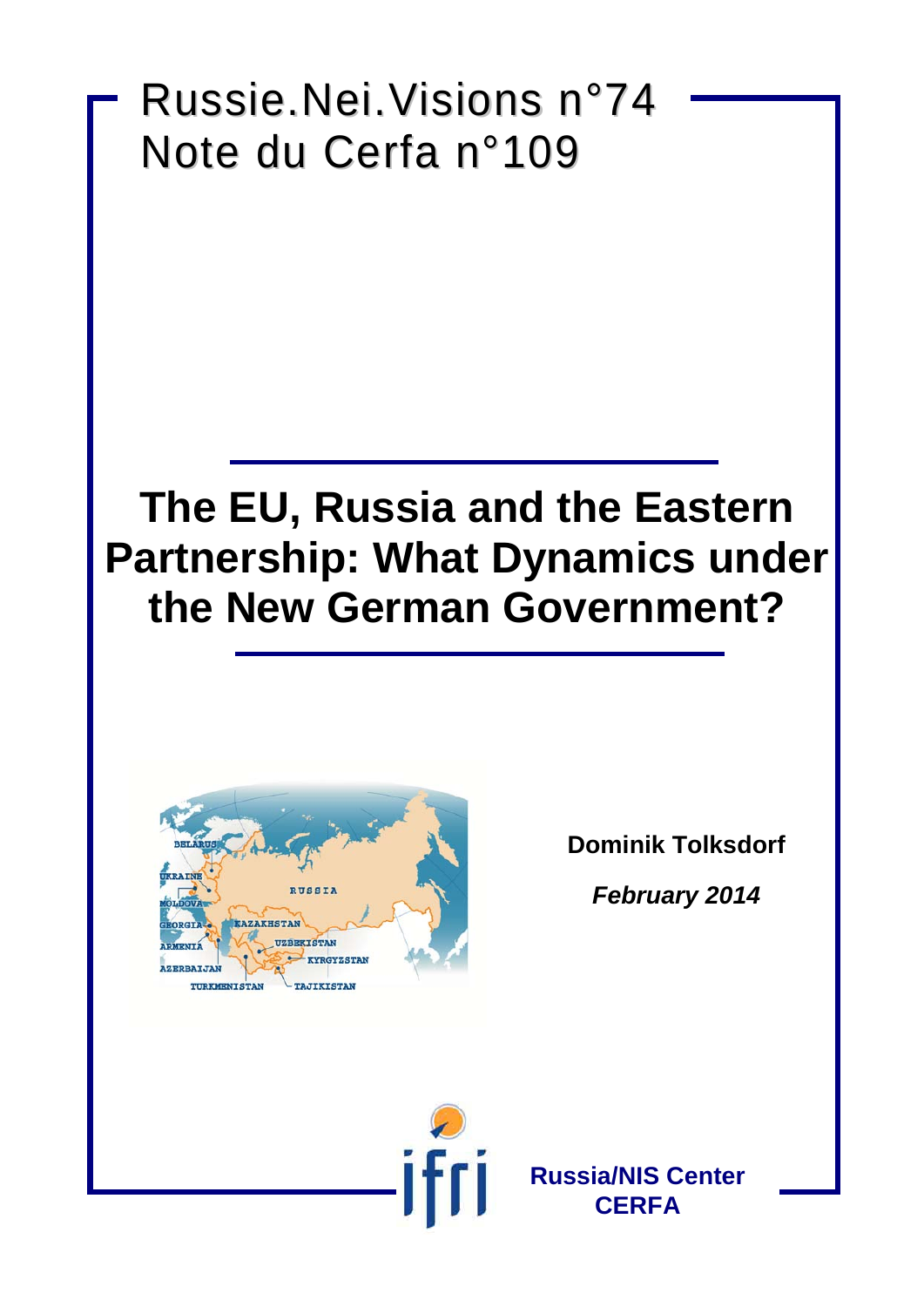Ifri is a research center and a forum for debate on major international political and economic issues. Headed by Thierry de Montbrial since its founding in 1979, Ifri is a non-governmental and a non-profit organization.

As an independent think tank, Ifri sets its own research agenda, publishing its findings regularly for a global audience.

With offices in Paris and Brussels, Ifri stands out as one of the rare French think tanks to have positioned itself at the very heart of European debate.

Using an interdisciplinary approach, Ifri brings together political and economic decision-makers, researchers and internationally renowned experts to animate its debates and research activities.

#### *The opinions expressed in this article are the authors' alone and do not reflect the official views of their institutions.*

This issue of "Notes du Cerfa" is published in the framework of the "Dialogue d'avenir franco-allemand" (Franco-German Future Dialogue), a cooperative project between the Study Committee for Franco-German Relations (CERFA) of the French Institute of International Relations (IFRI), the German Council on Foreign Relations (Deutsche Gesellschaft für Auswärtige Politik - DGAP) and the<br>Robert Bosch Stiftung

All of Cerfa's activities that include research, editorial work and publishing are supported by the *Centre d'analyse, de prévision et de stratégie* of the French Ministry of Foreign and European Affairs (France) and the *Frankreich-Referat* of the German Federal Foreign Office (Auswärtiges Amt).





**ISBN: 978-2-36567-243-6 © All rights reserved – Ifri – Paris, 2014**

**IFRI**  27 RUE DE LA PROCESSION 75740 PARIS CEDEX 15 – FRANCE TEL. : 33 (0)1 40 61 60 00 FAX : 33 (0)1 40 61 60 60 E-MAIL : ifri@ifri.org

**IFRI-Bruxelles** RUE MARIE-THERESE, 21 1000 - BRUXELLES - BELGIQUE TEL. : 32(2) 238 51 10 FAX : 32 (2) 238 51 15 E-MAIL : [bruxelles@ifri.org](mailto:bruxelles@ifri.org)

WEBSITE **:** www.ifri.org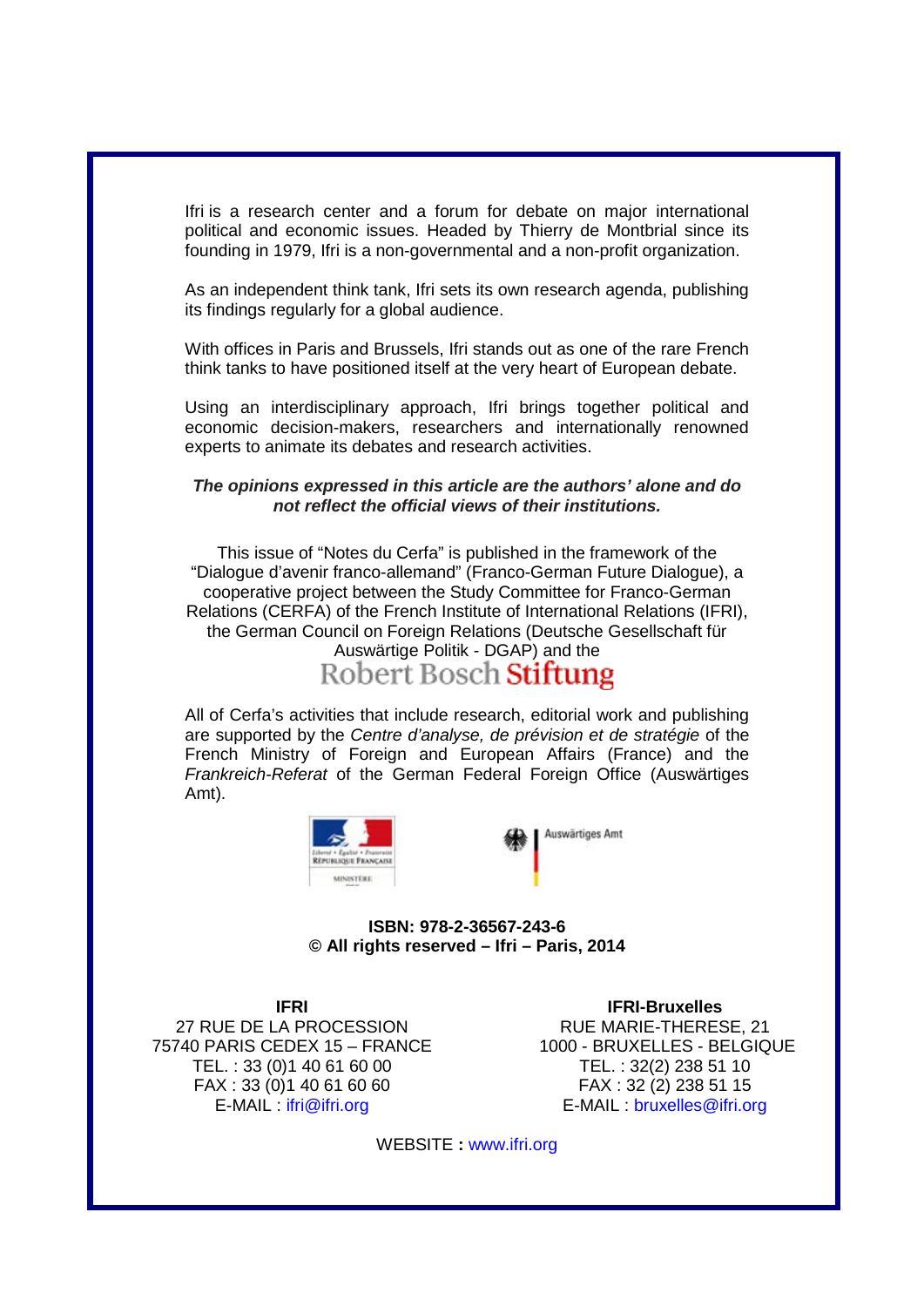# **Russie.Nei.Visions**

*Russie.Nei.Visions* is an online collection of articles dedicated to the study of Russia and other former Soviet states (Belarus, Ukraine, Moldova, Armenia, Georgia, Azerbaijan, Kazakhstan, Uzbekistan, Turkmenistan, Tajikistan and Kyrgyzstan). Written by leading experts, these policy-oriented papers deal with strategic, political and economic issues.

This collection upholds Ifri's standards of quality (editing and anonymous peer-review).

If you wish to be notified of upcoming publications (or receive additional information), please e-mail: info.russie.nei@ifri.org

#### *Previous publications*

– Andrei Panibratov, *The Influence of the State in Expanding Russian MNEs: Advantage or Handicap?* "Russie.Nei.Visions," No. 73, December 2013.

– Céline Pajon, *[Japan-Russia: Toward a Strategic Partnership?](http://www.ifri.org/?page=contribution-detail&id=7808&id_provenance=97)* "Russie.Nei.Visions," No. 72, September 2013.

– Ekaterina Stepanova, *Afghanistan [after 2014: The Way Forward for](http://www.ifri.org/?page=contribution-detail&id=7670&id_provenance=97)  [Russia](http://www.ifri.org/?page=contribution-detail&id=7670&id_provenance=97)*, "Russie.Nei.Visions," No. 71, May 2013.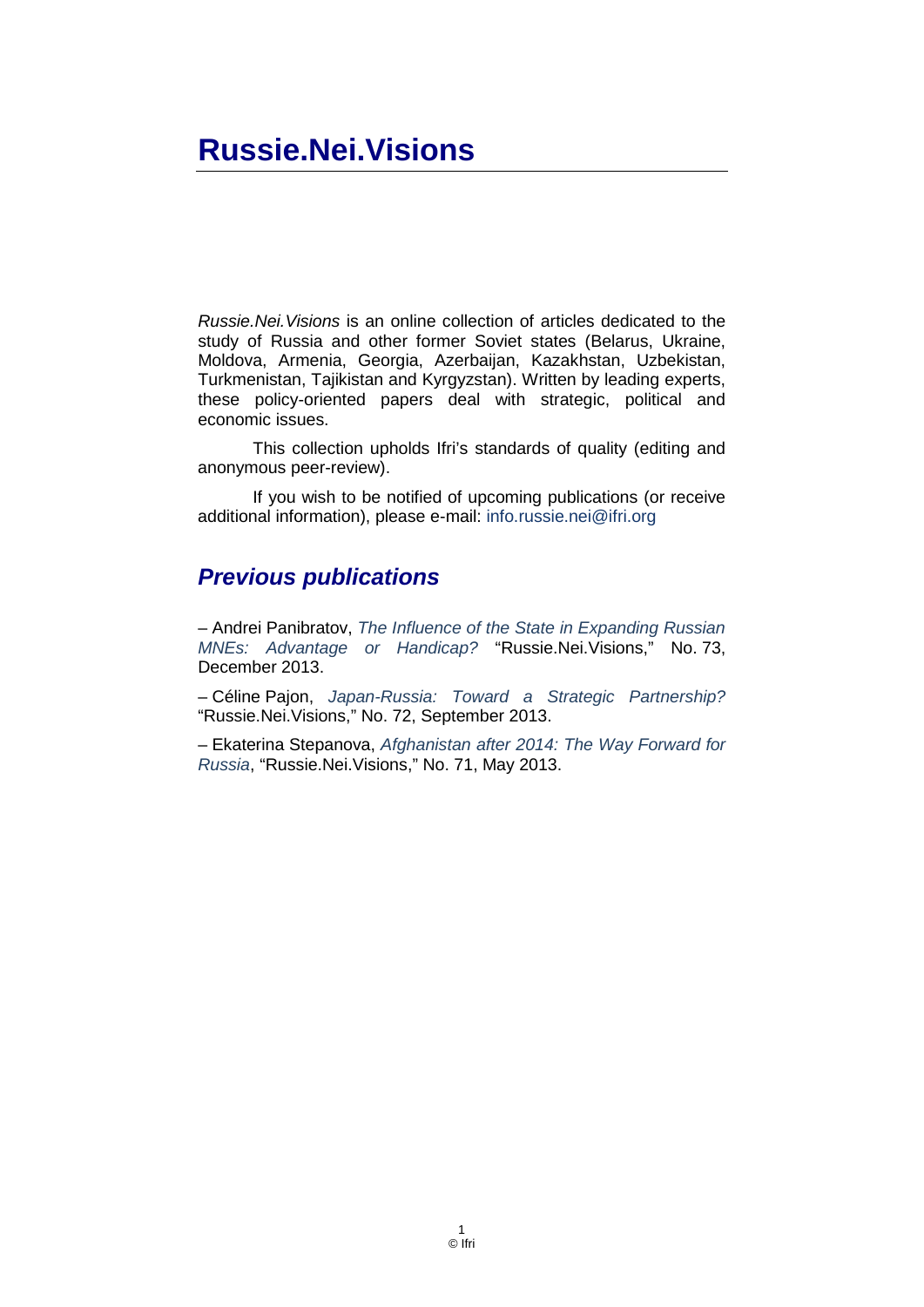#### **Notes du Cerfa**

Published monthly since 2003, this collection is dedicated to analysing the political, economic and social evolution of contemporary Germany: foreign affairs, domestic policy, economic and financial policy and social issues. The « Notes du Cerfa » are concise, scientific and policy-oriented research publications. Like the « Visions franco-allemandes », the « Notes du Cerfa » are available on Cerfa's website (free download).

#### *Previous publications*

– Patrick Allard, *[De l'Allemagne et de son économie,](http://www.ifri.org/?page=detail-contribution&id=7987)* « Note du Cerfa », n° 108, janvier 2014.

– Ulrich Eith, *[L'Allemagne après les élections fédérales du](http://www.ifri.org/?page=detail-contribution&id=7944)  22 septembre 2013 [: Entre continuité et changements structurels,](http://www.ifri.org/?page=detail-contribution&id=7944)*  « Note du Cerfa », n° 107, décembre 2013.

– Yves Pascouau, *Le paquet « [gouvernance Schengen](http://www.ifri.org/?page=detail-contribution&id=7934) » : les [équilibres subtils entre méthode communautaire et logique](http://www.ifri.org/?page=detail-contribution&id=7934)  [intergouvernementale](http://www.ifri.org/?page=detail-contribution&id=7934)*, « Note du Cerfa », n° 106, décembre 2013.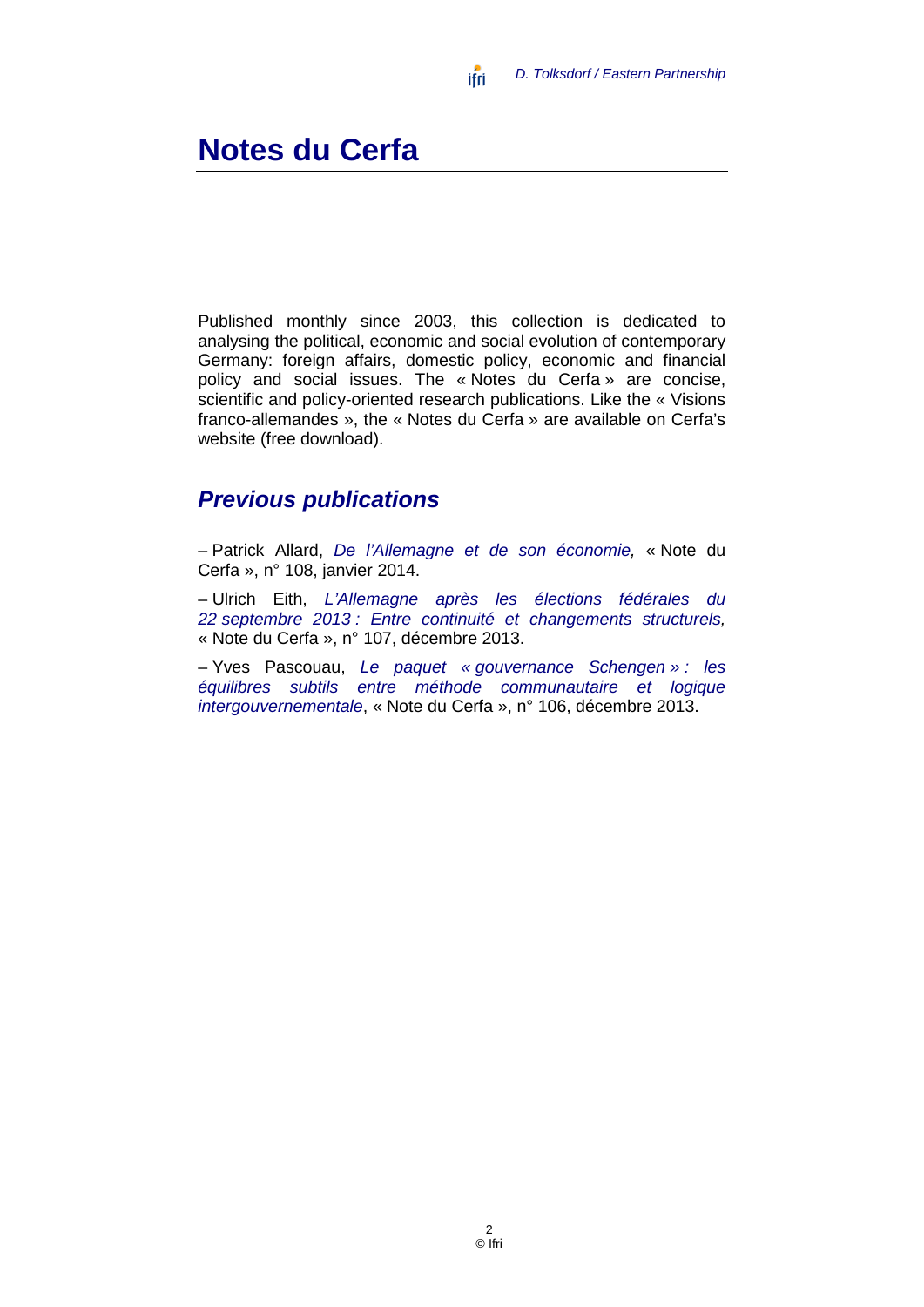#### ifri  *D. Tolksdorf / Eastern Partnership*

## **Author**

Dominik Tolksdorf is Transatlantic Post-Doctoral Fellow for International Relations and Security (TAPIR) at the French Institute of International Relations (Ifri). He focuses in his research on the European Union's external relations and particularly its preaccession, neighborhood and crisis management policies.

Since 2006, he has worked for several European and U.S. universities, research institutes and think-tanks, most recently the Center for Transatlantic Relations at Johns Hopkins University. He holds a Master's degree from the University of Turku and a PhD in Political Science from Ludwig Maximilian University in Munich. In 2012, he published a book on the EU's support for reform processes in Bosnia and Herzegovina (Nomos publishing house).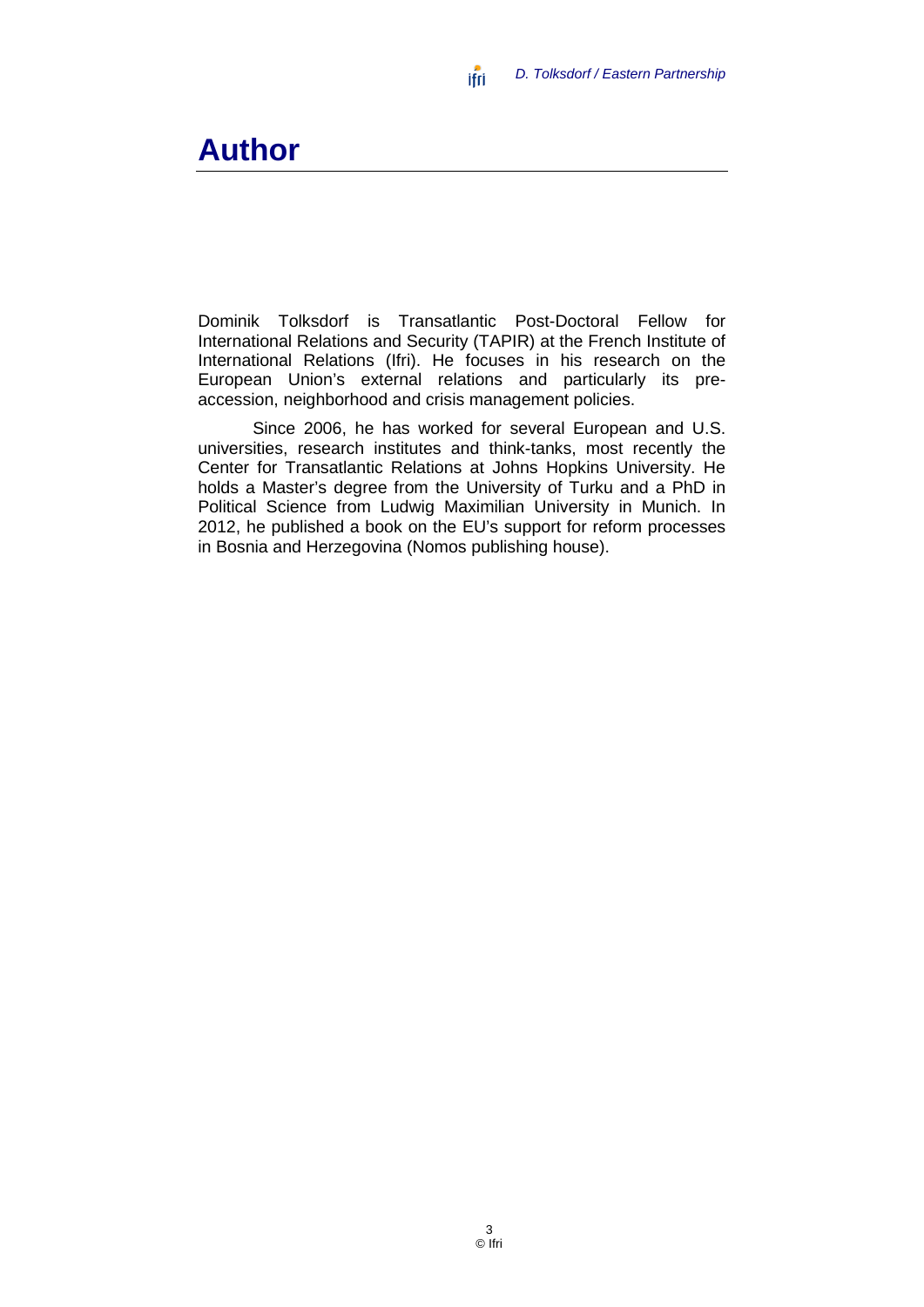#### **Abstract**

The Eastern Partnership summit in Vilnius in November 2013 demonstrated that the European Union's policy toward its eastern neighbors has developed into a highly contentious issue between the EU and Russia. The summit was overshadowed by the decision of the Ukrainian government not to sign an Association Agreement with the EU and the following mass demonstrations in Kyiv.

ifri

This paper analyses the EU's relations with the EaP countries and illustrates that all of them are torn between intensified relations with the EU and joining the Russian dominated Customs Union. Although the EU is rather reluctant to start a power game with Russia in the "shared neighborhood", the EaP has without doubt led to strained EU-Russia relations. As will be illustrated, it is difficult on the EU level to constitute a clearly unified position on Russia. Among the explanatory factors is Germany, which has in the past often not aligned its position on Russia with its EU partners. German-Russian political relations, however, underwent a change since 2012, as the Merkel government has become more critical about political developments in Russia. Although the new "grand coalition" with Frank-Walter Steinmeier as foreign minister will pursue a more conciliatory tone toward the Kremlin than in the past two years, the German government is nevertheless likely to more closely align its position on Russia with its EU partners, and will also not shy away from criticizing the Kremlin if the Russian government attempts to undermine the EaP.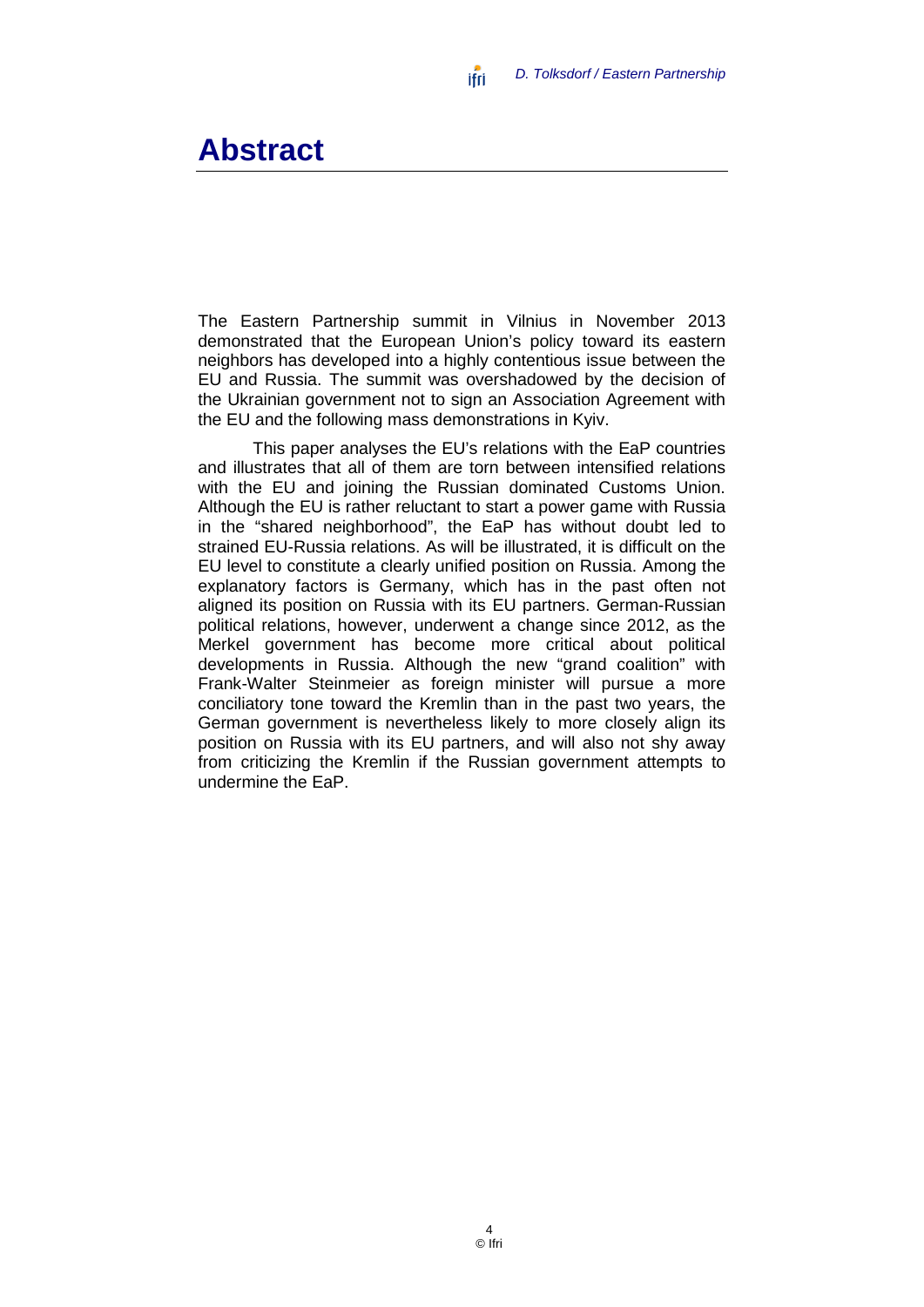#### *D. Tolksdorf / Eastern Partnership*

# **Contents**

| THE EASTERN PARTNERSHIP COUNTRIES: TORN BETWEEN                |  |
|----------------------------------------------------------------|--|
| TOUGH DECISION FOR UKRAINE PRIOR TO VILNIUS SUMMIT 9           |  |
| <b>MOLDOVA AND GEORGIA AS PRELIMINARY "SUCCESS STORIES"</b>    |  |
| <b>LIMITED INTEREST IN THE EASTERN PARTNERSHIP IN ARMENIA,</b> |  |
| THE EASTERN PARTNERSHIP'S IMPACT ON EU-RUSSIA RELATIONS  19    |  |
|                                                                |  |

 $\mathsf{if} \mathsf{f}$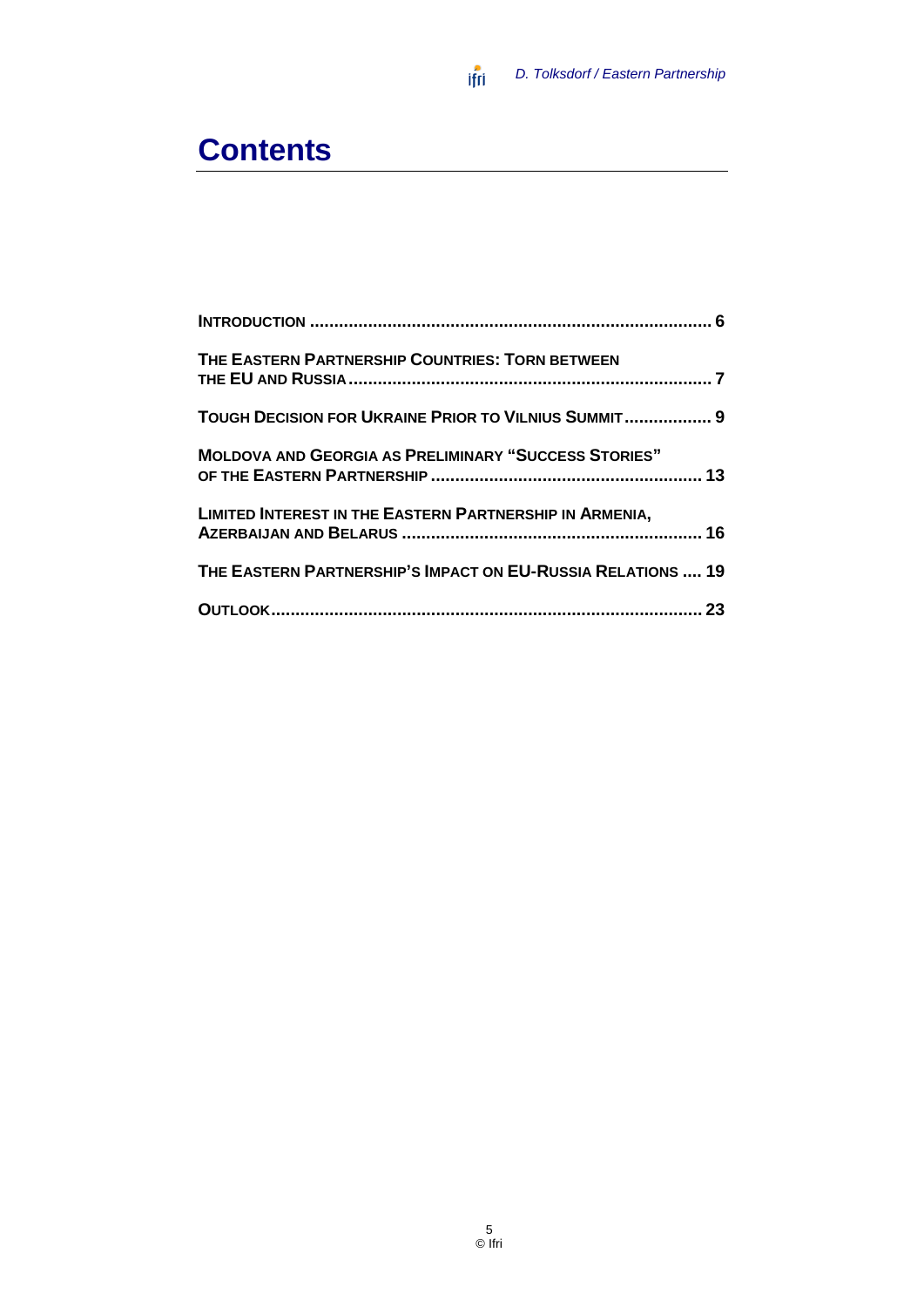#### <span id="page-7-0"></span>**Introduction**

In late November 2013, representatives from 28 member states and partner countries gathered in Vilnius to review the first four years of the Eastern Partnership (EaP) and initial Association Agreements (AAs) with Georgia and Moldova. The summit was overshadowed by the decision of the Ukrainian government not to sign an agreement with the EU. This turn of events resulted from trade pressure and offers by the Russian government, which has become increasingly proactive in thwarting the EU's efforts to gain influence in its eastern neighborhood.

ifri

This paper analyses the EU's relations with the EaP countries and illustrates that all of them are torn between keeping intensified relations with the EU and joining the Russian dominated Customs Union. Although the EU is rather reluctant to start a power game with Russia in the "shared neighborhood", the EaP has without doubt led to strained EU-Russia relations. As will be illustrated, it is difficult to constitute a clearly unified position on Russia on the EU level. Among the explanatory factors is Germany, which has in the past often not aligned its position on Russia with its EU partners. German-Russian political relations, however, underwent a change since 2012, as the Merkel government has become more critical of political developments in Russia. Although the new "grand coalition" with Frank-Walter Steinmeier as foreign minister will pursue a more conciliatory tone toward the Kremlin than in the past two years, the German government is nevertheless likely to more closely align its position on Russia with its EU partners, and will also not shy away from criticizing the Kremlin if the Russian government attempts to undermine the EaP.

The paper argues that the EU should remain committed to the EaP and continue to strengthen it with regards to Moldova and Georgia, which might lead to a policy change in Kyiv toward closer relations with the EU. The efforts to make the EaP more effective must not necessarily lead to more confrontations between the EU and Russia.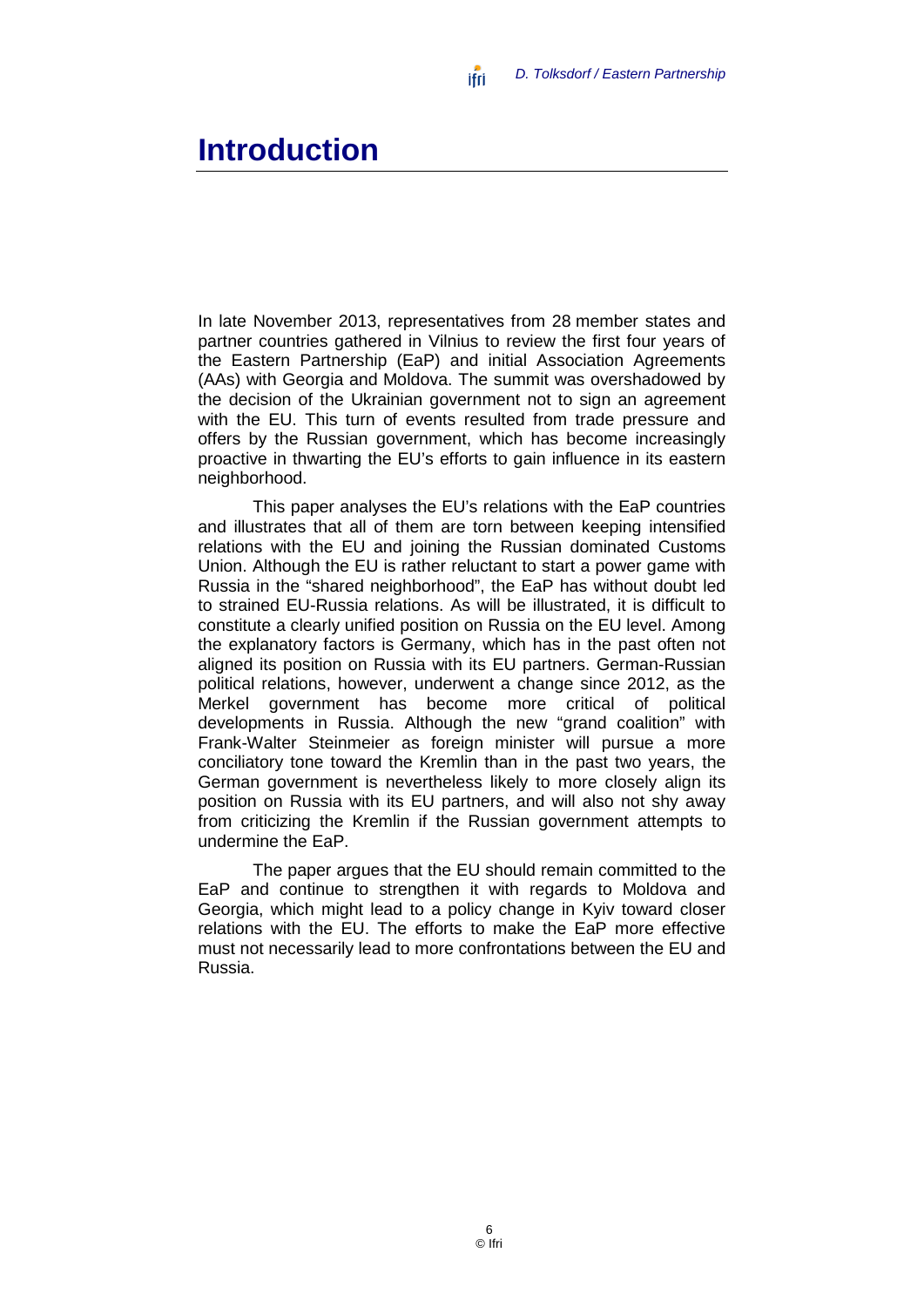# <span id="page-8-0"></span>**The Eastern Partnership Countries: Torn between the EU and Russia**

ifri

Following the Russia-Georgia War in 2008 and the gas conflict between Ukraine and Russia in early 2009, the EU in May 2009 launched the EaP to accelerate political association and economic integration between the EU and Armenia, Azerbaijan, Belarus, Georgia, Moldova and Ukraine. [1](#page-23-0)  $1$  An intermediate step of the process is the signature of Association Agreements (AA) with the EU, which specify future reform priorities and include a "Deep and Comprehensive Free Trade Area" (DCFTA), which aims to promote trade by gradually eliminating tariffs and trade quotas between the EU and the partner countries.

The main incentives for partner countries to participate in the EaP are the expected mid- and long-term benefits of free trade and visa liberalization within the  $EU^2$  The prospect of EU membership would be a strong incentive for some of the partner countries to adopt and implement reforms that are in compliance with the EU's *acquis communautaire*. In fact, Poland, the Baltic States and Sweden, in particular, have advocated the prospect of EU membership for years. However, several EU member states are currently not willing to offer a membership perspective to the partner countries. This is mainly due to growing "enlargement fatigue" in various EU member states, whose governments are more interested in "consolidating" than enlarging the Union. Their diplomats therefore carefully ensure that a reference to a "European perspective" is avoided in EU documents that deal with the EaP countries.<sup>3</sup> EU officials regard Moldova's and Georgia's initialing of Association Agreements as the first tangible results of the EaP, but most observers agree that a real turning point of the EU's relations with its eastern neighbors would have been the

<sup>&</sup>lt;sup>1</sup> "Joint Declaration of the Eastern Partnership Summit, Vilnius, 28-29 November 2013", <www.eu2013.lt/en/news/statements/-joint-declaration-of-the-eastern-2013", <www.eu2013.lt/en/news/statements/-joint-declaration-of-the-eastern-<br>partnership-summit-vilnius-28-29-november-2013>.

In addition, the EU supports reforms in the region through various projects and funds. Between 2010 and 2013, €1.9 billion was allocated to support EaP implementation. See Council of the EU, Background Foreign Affairs Council, 19 July 2013, [<www.consilium.europa.eu/uedocs/cms\\_Data/docs/pressdata/](http://www.consilium.europa.eu/uedocs/cms_Data/docs/pressdata/%20EN/foraff/138178.pdf)  [EN/foraff/138178.pdf>](http://www.consilium.europa.eu/uedocs/cms_Data/docs/pressdata/%20EN/foraff/138178.pdf). Further EU incentives include support for the improvement of energy efficiency with the objective of making the energy sector, which places a heavy burden on the economies of some EaP countries, less expensive. In the long run, this will also make the EaP countries less dependent on Russian gas imports.

 $^3$  "EU-Georgia Treaty Highlights Enlargement Fatigue," EU Observer,  $8$  July 2013.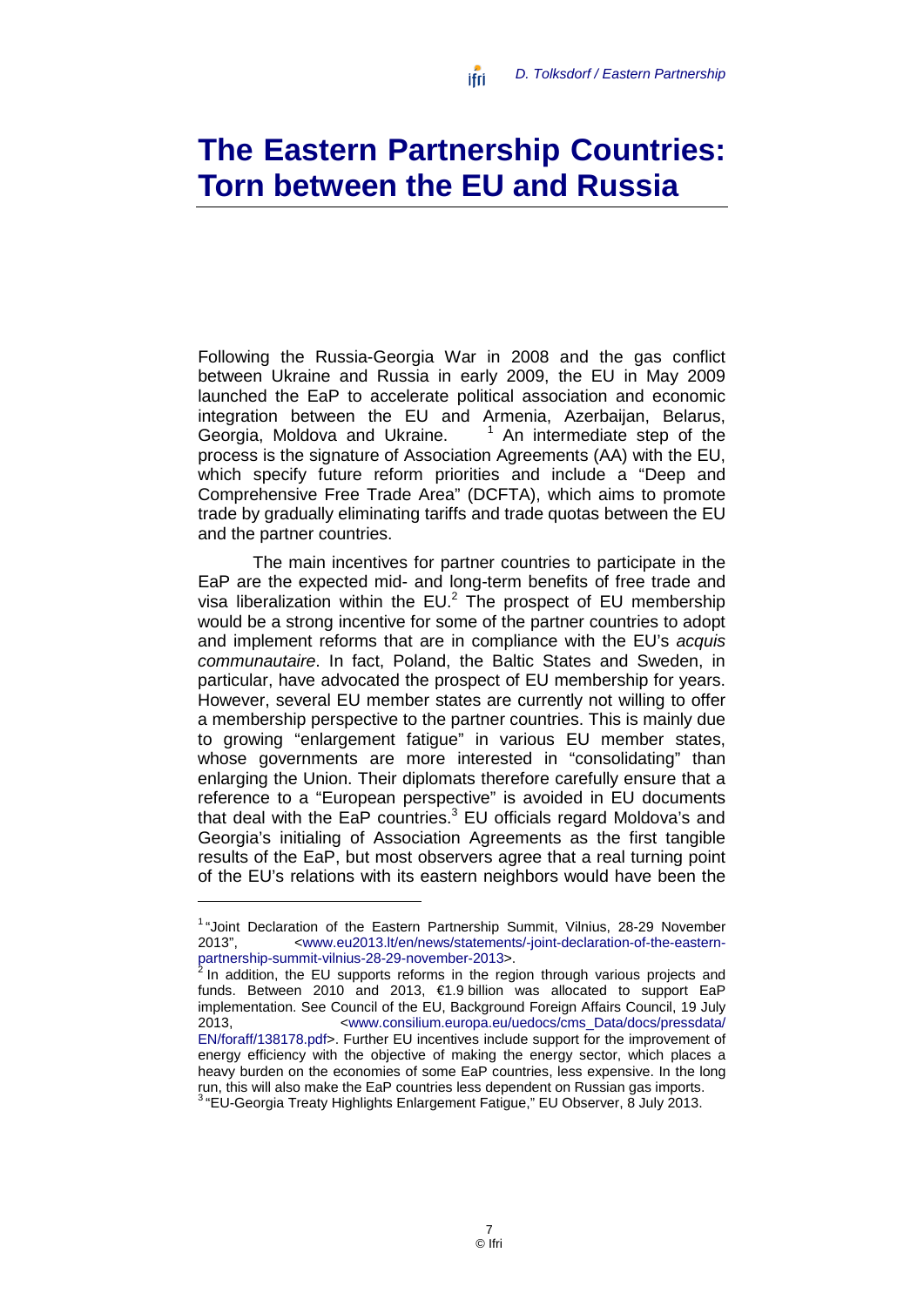*D. Tolksdorf / Eastern Partnership* ifri

signing of an AA with Ukraine, by far the biggest and—with a population of 46 million—the most populated EaP partner country. While Kyiv initially showed great interest in fostering relations with the EU, the U-turn prior to the Vilnius summit came as a surprise to many observers. The following mass protests in Kyiv against the government and its foreign policy direction, the greatest demonstrations since the Orange Revolution in 2004, show that a large part of the Ukrainian population, particularly in the western part of the country, is indeed interested in intensifying relations with the  $FU<sup>4</sup>$ 

While the Russian government initially had little interest in the EaP, it has grown increasingly mistrustful of it over the years. Today, Moscow outrightly opposes this EU policy and has applied various means to stop the EaP countries from intensifying their relations with the EU in the past months. To offer the countries in the post-Soviet space an alternative to the EU, President Vladimir Putin in 2012 initiated a competing scheme of political and economic integration, the Eurasian Union (EAU), to be implemented by January 2015. The EAU is supposed to become the continuation of the Customs Union (CU) between Belarus, Kazakhstan and Russia. The latter, in operation since 2010, installed common external customs and is to further eliminate tariffs and non-tariff barriers to trade within the union. By establishing a single economic space in January 2012 with a common market of goods, capital and labor, the CU has already advanced economic integration between the three countries. While Russia, the country with by far the largest population (143 million inhabitants) and strongest economy in the post-Soviet space, has clearly been the driver of the CU, Belarus and Kazakhstan have voluntarily joined the project.<sup>5</sup> Although Belarus has received benefits from its membership in the CU in the form of discounted prices for Russian oil and gas, the project has recently been criticized by Belarusian officials as being dominated by Russia.<sup>6</sup>

The Kremlin puts pressure on states in the post-Soviet space to join the CU and, as will be illustrated below, has applied punitive measures against all states attempting to intensify their association with the EU. Recent developments in Ukraine and Armenia have shown that Russia still retains a high degree of influence in the countries of the former Soviet Union, which is also the result of the deep historical and cultural links of most of these states with Russia. The EaP has therefore gradually become the most contentious issue between the EU and Russia.

<sup>4</sup> According to a survey of October 2013, 45% of Ukrainians think that the country should sign the Association Agreement, while 14% would prefer that Ukraine joins the Customs Union. Bloomberg News, "Merkel Rules Out Ukraine-EU Accord at Summit as Optimism Cooled", 29 November 2013.

<sup>&</sup>lt;sup>5</sup> Kyrgyzstan and Tajikistan also want to become members of the CU.<br><sup>6 "</sup>Belarusian Officials Criticize Eurasian Integration", Belarus Digest, 13 November 2013.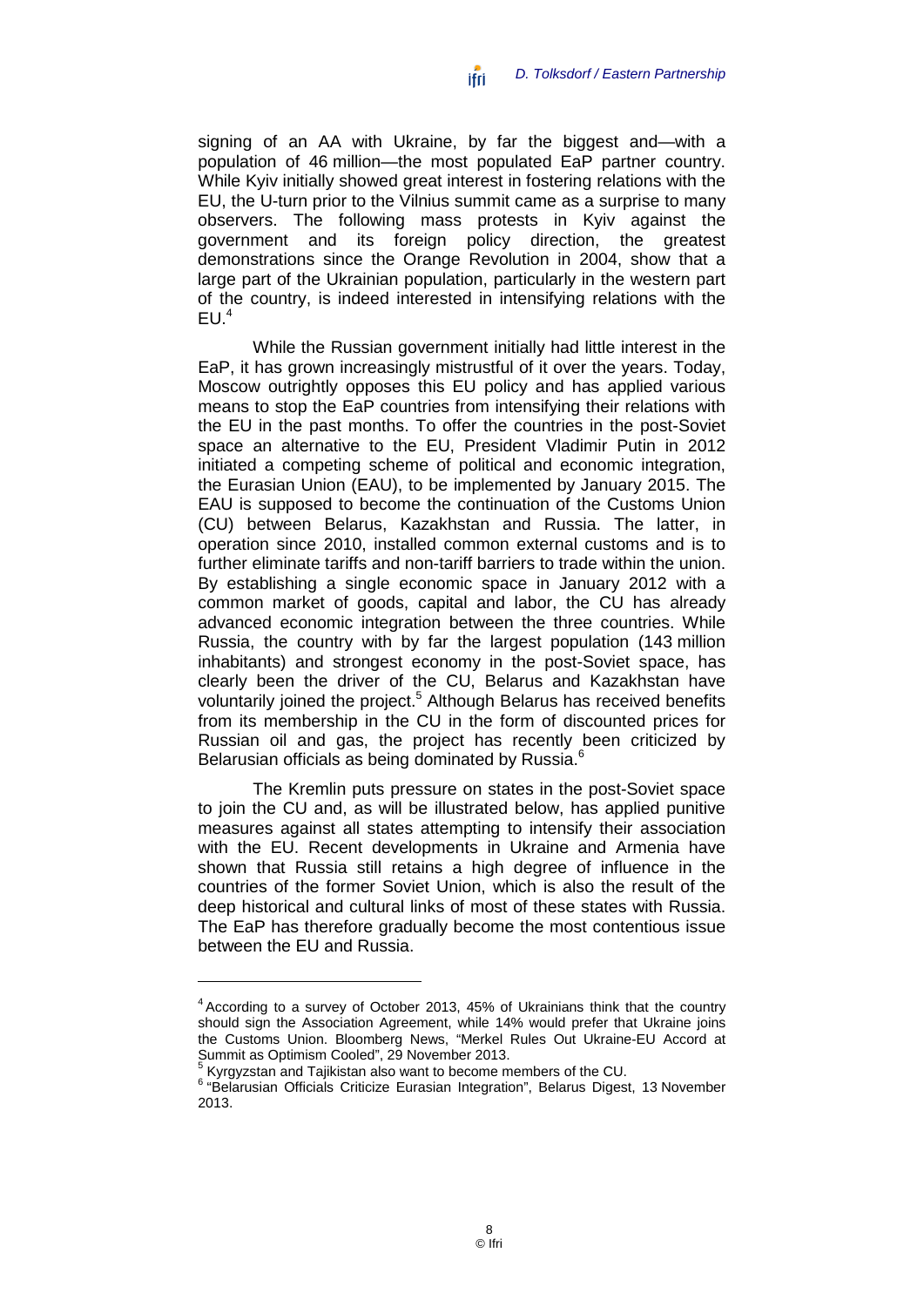## <span id="page-10-0"></span>**Tough Decision for Ukraine Prior to Vilnius Summit**

ifri

Discussions on Ukraine's signing of an Association Agreement dominated media reporting on the EaP prior to the Vilnius summit. Ukraine has been negotiating the agreement since 2007 and had initialed it in 2012. In December 2012, the EU's Foreign Affairs Council asked Ukraine to take action in three areas before the agreement could be signed: the problem of "selective justice" and preventing its recurrence; the democratic shortcomings in the electoral system, and additional steps on judicial reform.<sup>7</sup> The first area was in reference to the imprisonment of former prime minister Yulia Tymoshenko, the icon of the Orange Revolution and the center of attention during a series of trials against former government officials that followed Viktor Yanukovich's presidential election in 2010. According to the EU, these trials "did not respect international standards as regards fair, transparent and independent legal processes". 8

The EU requested Tymoshenko's release from prison, but President Yanukovich agreed merely to release her for medical treatment in Germany without pardoning her, thereby keeping her from running for public office in the next presidential elections in February 2015. The EU's interference in the case of Yulia Tymoshenko has been a controversial subject among the member states: Germany, the UK, the Benelux countries, Sweden, Denmark and Finland regard the case as a perfect example of "selective justice" in Ukraine and have supported requests for Tymoshenko's release as a condition of signing the Association Agreement.<sup>9</sup> Other member states have maintained that not all of Ukraine should be penalized over the Tymoshenko case. In particular, Poland and the Baltic states, for which Ukraine's association with the EU is of high strategic importance, argue that Ukraine's reforms have been

<sup>&</sup>lt;sup>7</sup> Council of the EU, "3209<sup>th</sup> Council Meeting Foreign Affairs", press release, document no. 17438/12, 10 December 2012, p. 13-14.

 $^8$  Council of the EU, 2012.<br> $^9$  FAZ, "EU uneins über den Umgang mit der Ukraine", 22 October 2013. The German government was also asked by the German Bundestag to only agree to the AA if Ukraine abolishes the practice of "selective justice". Particularly since Ukraine is a highly strategic issue, it would be very unwise to bend the rules at this specific moment. Interview by author with member of the German parliament, November 2013.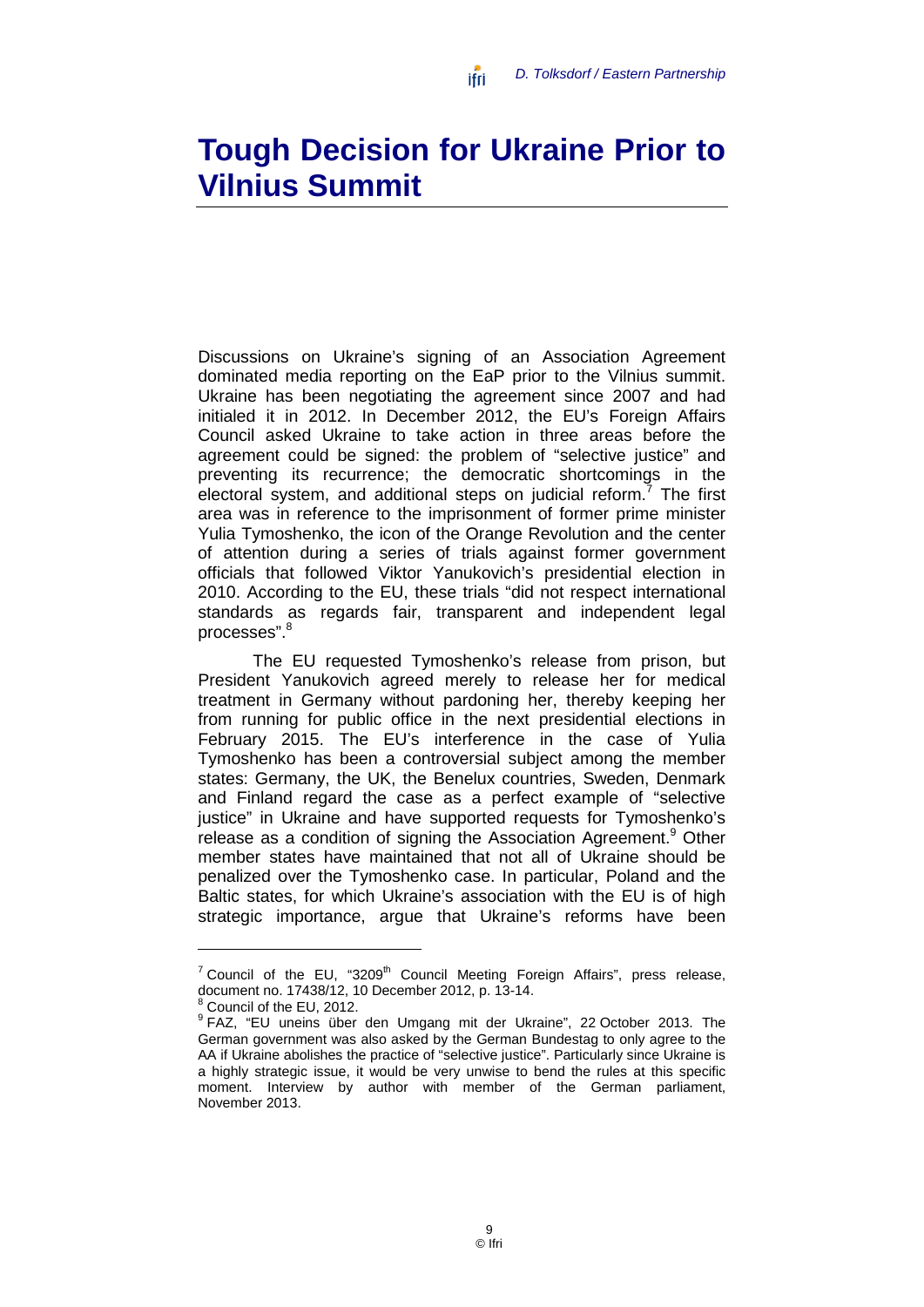*D. Tolksdorf / Eastern Partnership* ifri

sufficient for it to sign the AA—irrespective of Tymoshenko's release. However, their attempts to convince the other member states of this position failed at the foreign minister meetings prior to the Vilnius summit. Despite the efforts of Pat Cox, former President of the European Parliament, and Aleksander Kwaśniewski, former President of Poland, who sought a compromise solution between the EU and Kyiv, the Ukrainian parliament decided not to sign the AA with the EU on 21 November.

Ukraine's decision not to sign the AA is mainly the result of intensified pressure and incentives from the Kremlin over recent months in an effort to prevent Ukraine from forming a closer relationship with the EU. Many Russian officials share Vladimir Putin's view that Russians and Ukrainians are "one people", <sup>10</sup> a reference to the countries' intertwined history. The Kremlin has thus an interest in preventing Ukraine's potential Euro-Atlantic integration and even in "neutralizing" it.<sup>11</sup>

After a surprise visit by President Yanukovich to Moscow in early November, observers speculated that Putin had offered fast and cheap loans for the Ukrainian economy in exchange for Ukraine's rejection of the AA.12 Russia has also reportedly offered a price cut on Russian gas. On the other hand, Russia imposed import restrictions on Ukrainian freight trains and chocolate, and threatened a new visa regime for Ukrainian citizens who travel to Russia. In addition, Gazprom warned that Ukraine might not have enough gas to cover EU transit customers in the winter.<sup>13</sup> Russia's threats proved their effectiveness when a group of Ukrainian businessmen and oligarchs, fearing Russian retaliation measures, requested President Yanukovich not to sign the AA in November.<sup>14</sup> Following a meeting with Yanukovich on 17 December 2013, Putin declared that the Russian government would invest about \$15 billion in Ukrainian government bonds and that Gazprom would reduce the price for Russian gas from \$430 to \$268 per 1,000 cubic meters. <sup>15</sup> While Putin announced that the assistance was not "tied to any conditions", it remains unclear if both presidents had also negotiated on Ukraine's entry into the Customs Union (CU). The Kremlin's efforts to prevent Ukraine from being drawn into the "orbit" of the EU were thus successful, for now. The likelihood of Ukraine joining the CU is

<sup>&</sup>lt;sup>10</sup> See A. [Motyl,](http://www.worldaffairsjournal.org/users/alexander-j-motyl) "Deconstructing Putin on Ukraine", 11 September 2013,

xww.worldaffairsjournal.org/blog/alexander-j-motyl/deconstructing-putin-ukraine>.<br>
<sup>11</sup> T. Gomart, "Europe in Russian Foreign Policy: Important but no Longer Pivotal",<br> *Russie.Nei. Visions*, No. 50, May 2010, <www.ifri.or *Russie.Nei.Visions*, No. 50, May detail&id=6050>, p. 21.

detailed =60605, p. 21.<br>  $\frac{12}{2}$  Euractiv, "Ukrainian Parliament Pours Cold Water over the Country's EU<br>
Prospects", 13 November 2013.

<sup>&</sup>lt;sup>13</sup> EU Observer, "Gazprom Warns EU of Winter 'Catastrophe'", 15 November 2013.<br><sup>14</sup> FAZ, "Timoschenko womöglich nächste Woche frei", 14 November 2013.<br><sup>15</sup> BBC News Europe, "Russia Offers Ukraine Major Economic Assistance 17 December 2013.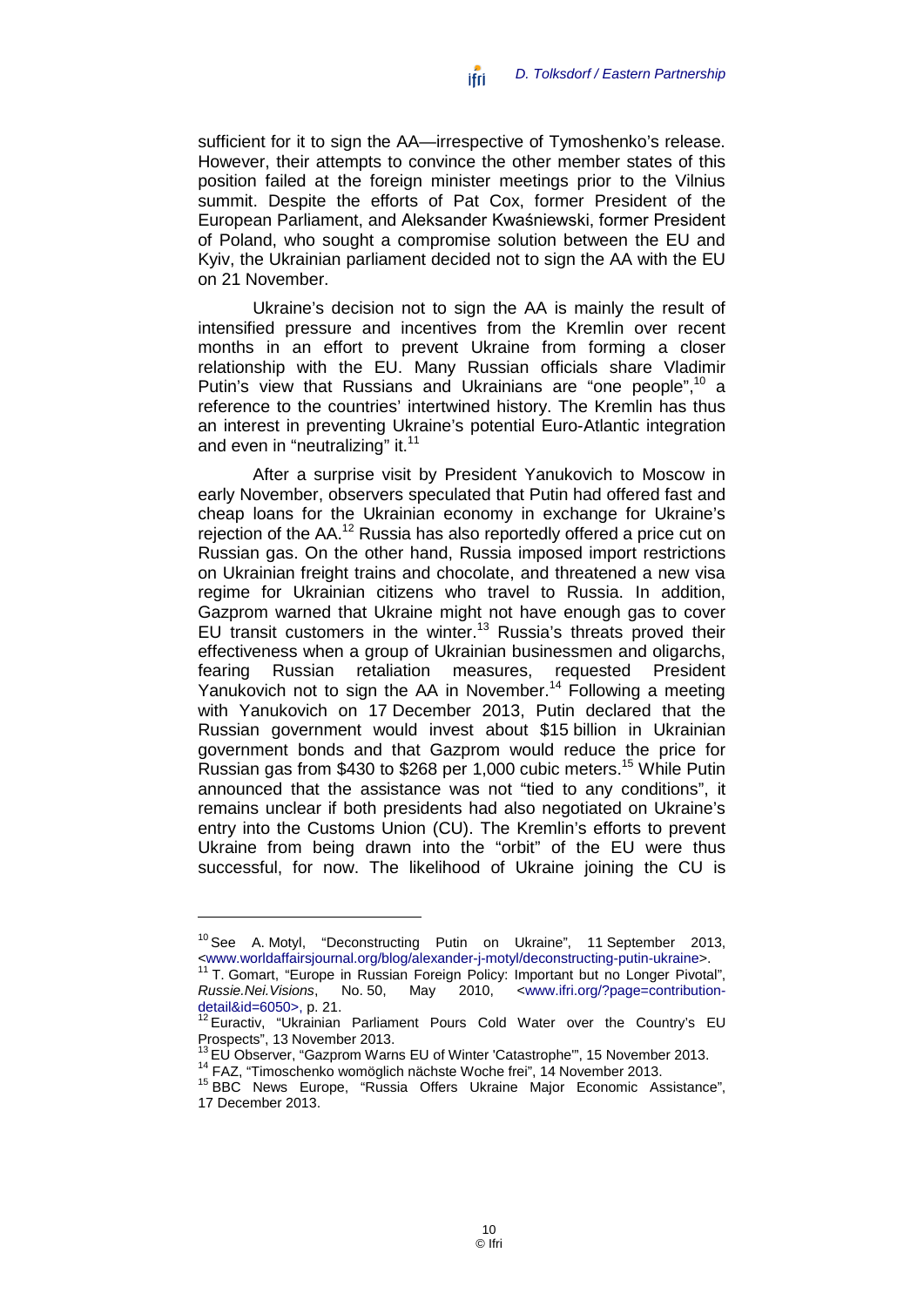nevertheless still rather small. <sup>16</sup> First, its overall trade is more or less balanced between the EU and Russia. Second, many Ukrainian companies in direct competition with Russian enterprises (e.g. in the chemicals, car and metal sectors) fear that they will be disadvantaged in the  $CU.^{17}$ 

At the same time, the benefits to Ukraine of a DCFTA with the EU remain controversial. Experts agree that the DCFTA is likely to provide Ukraine with long-term benefits.18 Some industries, including the automobile and agriculture industries, oppose the DCFTA in an effort to protect domestic producers and to stop unrestricted EU exports from overflowing Ukrainian markets.<sup>19</sup> The unknown factors of joining the DCFTA are the compliance costs that Ukraine would have to bear in the short and medium term when agreeing on a DCFTA. These costs are related to reforms that Ukraine would have to implement in order to comply with EU sanitary standards, for example, which would also involve the modernization of key economic sectors in Ukraine, including steel and agricultural production. A general assessment of these compliance costs is difficult as they are apparently sector- and industry-specific.<sup>20</sup> Large Ukrainian producers and exporters might not be negatively affected by the DCFTA, whereas small and medium enterprises might encounter tough competition from EU exports.<sup>21</sup>

For now, Ukraine has chosen not to ignore its short-term needs. In this respect, Russia simply had more to offer. To be sure, Ukraine's dependence on gas supplies from Russia was likely the decisive factor in its decision not to sign the AA. Even though the EU has offered financial support amounting to €600 to €700 million to assist the transitional period, Viktor Yanukovich has maintained that these offers do not adequately cover the losses from likely Russian trade sanctions. With presidential elections in 2015, Yanukovich simply cannot ignore Ukraine's precarious economic situation. To avoid having to make a rigid choice in favor of either the EU or Russia, the Ukrainian government has proposed a trilateral dialogue between Ukraine, Russia and the EU, with the objective of achieving free trade with the EU and the Customs Union. $^{22}$  While this option was rejected by EU officials on the grounds that association

<sup>&</sup>lt;sup>16</sup> According to Vladimir Putin, Ukraine's free trade agreement with the EU would pose a "big threat" to Russia's economy. See Bloomberg News, 29 November 2013.<br><sup>17</sup> L. Kasčiūnas, "Warum sich die Ukraine für Europa entscheidet", 7 October 2013,

[<sup>&</sup>lt;www.presseurop.eu/de/content/article/4207701-warum-sich-die-ukraine-fuer-](http://www.presseurop.eu/de/content/article/4207701-warum-sich-die-ukraine-fuer-europa-entscheidet)

<sup>&</sup>lt;sup>18</sup> Euractiv, "Vilnius Summit: Ukraine and the Russian Factor" (opinion by<br>Y. Kochevenko). 27 November 2013.

<sup>&</sup>lt;sup>19</sup> O. Shumylo-Tapiola, "Ukraine at the Crossroads: Between the EU DCFTA &<br>Customs Union", Russie.Nei.Reports, No. 11, April 2012, Customs Union", *Russie.Nei.Reports*, No. 11, April 2012, [<www.ifri.org/?page=contribution-detail&id=7104>](http://www.ifri.org/?page=contribution-detail&id=7104), p. 11.<br><sup>20</sup> *Ibid*, p. 8-9.<br><sup>21</sup> *Ibid*, p. 14.<br><sup>22</sup> Euractiv, 27 November 2013.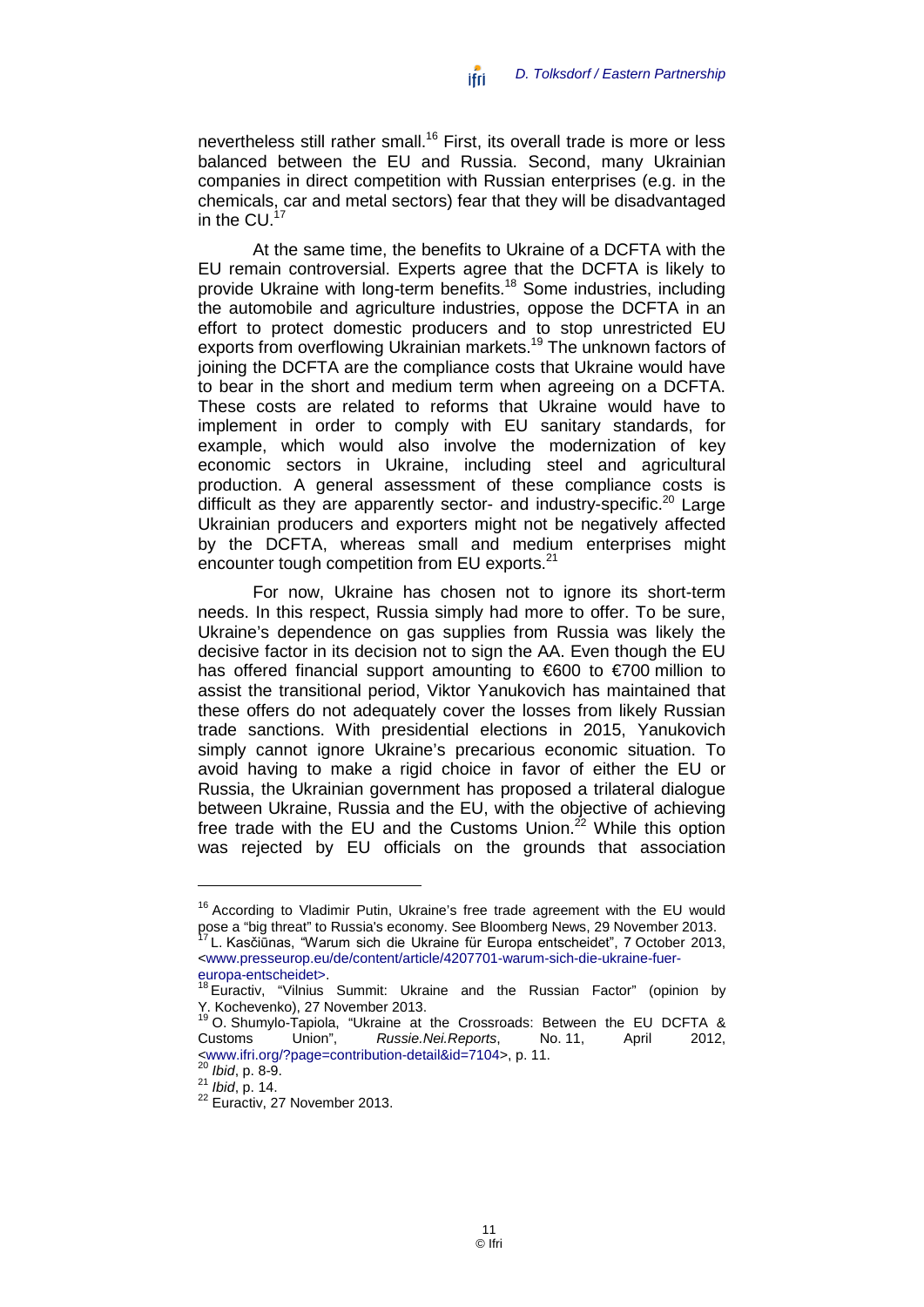agreements are of a "bilateral nature" and that there is "no room for involving third countries",<sup>23</sup> some EU member states, according to Russian Foreign Minister Sergei Lavrov, support a trilateral approach to resolve the conflict over Ukraine.<sup>24</sup>

<sup>&</sup>lt;sup>23</sup> Euractiv.com, "EU 'Refines its Thinking' on its Ukraine-Russia Relations", 28 November 2013.<br><sup>24</sup> Voice of Russia, "Many in EU Support Trilateral Discussion Regarding Ukraine",

<sup>16</sup> December 2013.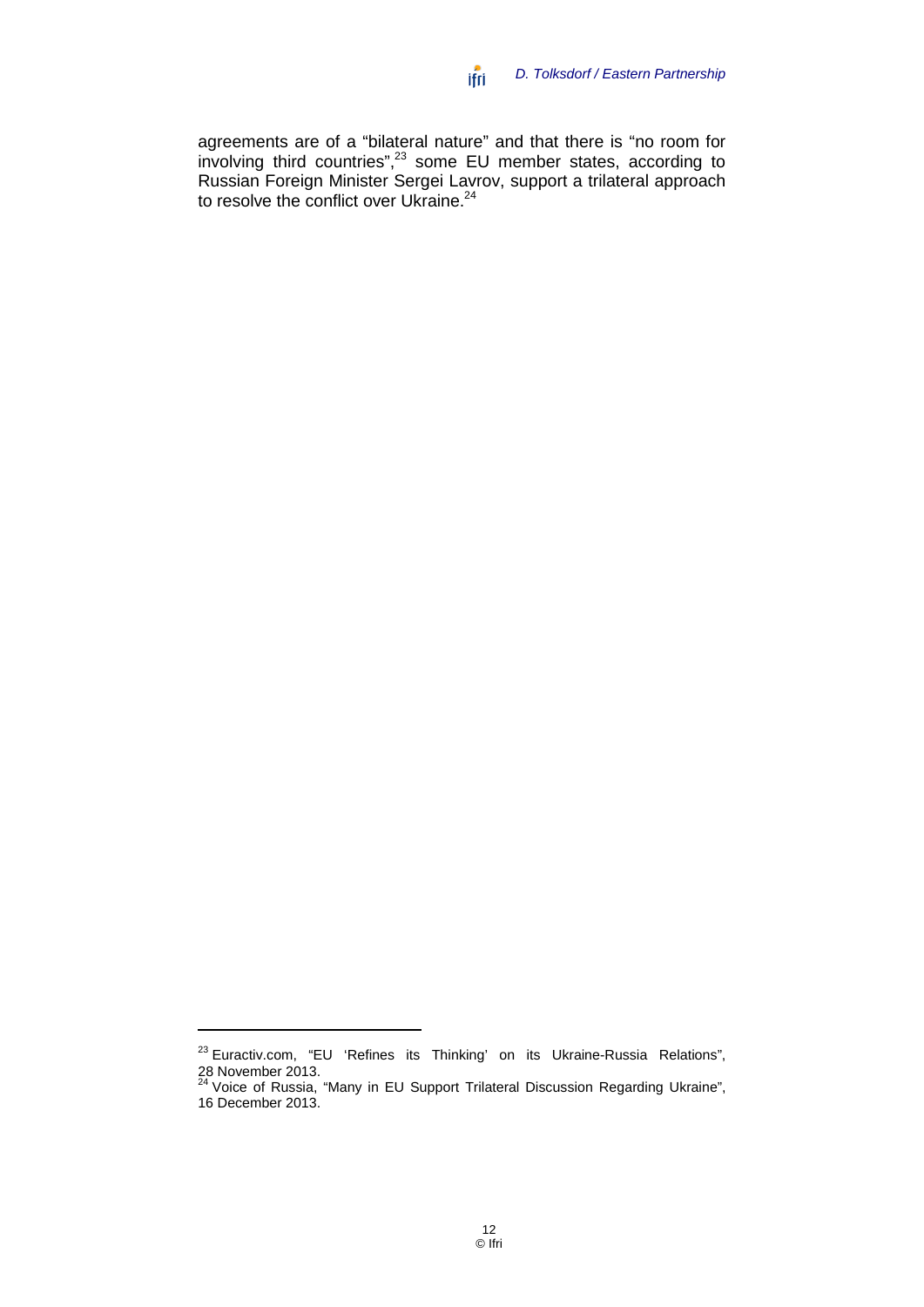# <span id="page-14-0"></span>**Moldova and Georgia as Preliminary "Success Stories" of the Eastern Partnership**

ifri

Despite recent setbacks with Ukraine, there are some preliminary "success stories" relating to the Eastern Partnership, as it enabled the EU to intensify its relations with Moldova and Georgia. Many observers have been especially surprised about developments in Moldova, where a pro-European governing coalition, the Alliance for European Integration, has adopted a number of reforms since 2009. This enabled the government to start negotiations on an Association Agreement with the EU in March 2012, which could be completed in spring 2014. In addition, the EU might soon allow Moldovan citizens with biometric passports (or "e-passports") to enter visa-free into the EU. Since 2011, the Moldovan government has implemented reforms requested in the EU's "Visa liberalisation action plan", and, following a positive assessment of the process by the European Commission a few days before the Vilnius summit, the Council of the EU and the European Parliament could take a decision on visa-free travel in 2014.25

However, optimism about these political developments in Moldova was dampened in early 2013 following the government crisis that resulted when then Prime Minister Vlad Filat resigned from office after disputes with his coalition partners over corruption cases in the country. The parties of the former governing coalition formed a new coalition under Prime Minister Iurie Leancă, but many observers view the new government as unstable. In addition, diplomats are concerned that many of the reforms of the past years have not led to structural changes in public administration and have not improved its capacity to effectively fight corruption. They also fear that the political elites in Chisinău lack real interest in thoroughly implementing the reforms.26

<sup>&</sup>lt;sup>25</sup> European Commission, "Commission Proposes Visa-free Regime to Moldova", press release, document No. IP/13/1170, 27 November 2013.<br><sup>26</sup> D. Rinnert, "The Republic of Moldova in the Eastern Partnership: From 'Poster

Child' to 'Problem Child'?", Friedrich Ebert Foundation, 2013; A. Sobjak, "Is Moldova Tired of Being the Success Story of the Eastern Partnership?", Polish Institute of International Affairs, 2013.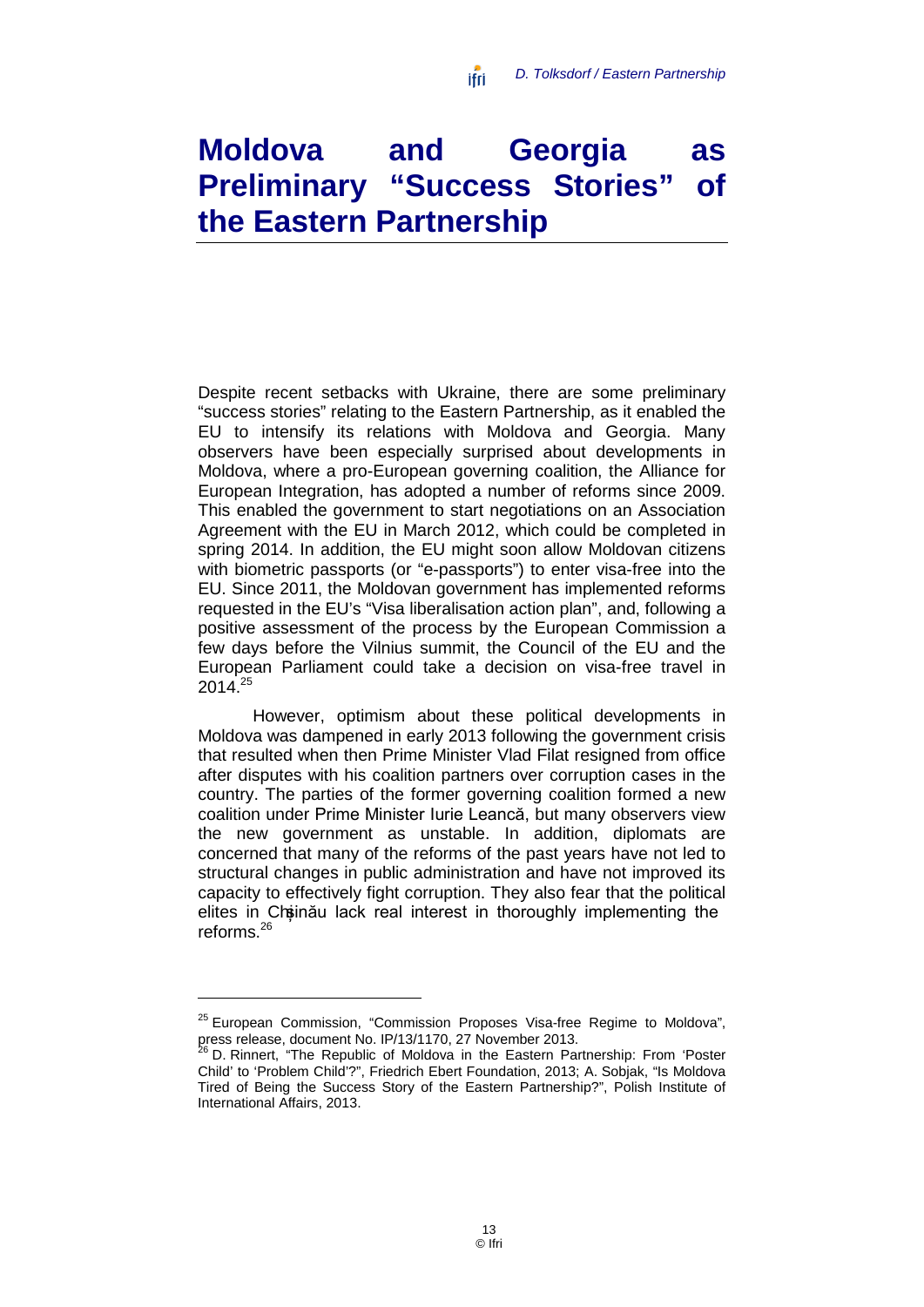*D. Tolksdorf / Eastern Partnership* ifri

However, Moldova's political realities with respect to Russia illustrate how its future association with the EU is far from selfevident. Prior to the Vilnius summit, the Russian government increased pressure on Moldova by extending the ban on Moldovan wine from entering the Russian market on health grounds. Without making a direct reference to the AA with the EU, the Kremlin also threatened Chișinău with a ban on Moldovan fruit and vegetable imports, with restrictions on visas for labor migration to Russia, and with potential gas cuts in winter—a serious concern in Moldova, which is almost entirely dependent on Russian gas. Finally, Moscow has indirectly used the unresolved Transnistria Conflict as an instrument to prevent Chisinău from intensifying its relations with the EU. The Transnistrian government, which is backed by Moscow, seeks to join the Customs Union. By fostering relations with the EU instead of remaining in a position between the EU and Russia, the Moldovan government reduces the likelihood that the breakaway territory Transnistria would one day become integrated into the Republic of Moldova. Finally, intensifying relations with the EU is controversial among Moldovan politicians, and the Communist Party under former prime minister Vladimir Voronin, which is the strongest party in parliament, is in favor of joining the Customs Union.<sup>27</sup>

In Georgia, by contrast, Euro-Atlantic integration as foreign policy priority is questioned by only a few prominent politicians. Foreign Minister Maia Panjikidze recently argued that the initialing of the Association Agreement is a "point of no return" on Georgia's path to become a "normal European country". <sup>28</sup> At the same time, the government under Prime Minister Bidzina Ivanishvili, in office between October 2012 and November 2013, increased its efforts to relax relations with the Kremlin, which have been frozen since the 2008 war. It is likely that this approach will be maintained under the new Prime Minister Irakli Garibashvili, who entered office in November 2013. Also the new President Giorgi Margvelashvili, elected in October 2013, is in favor of improving Tbilisi's relations with Moscow. As a first result of this approach, the Russian government in summer 2013 lifted a trade embargo on Georgian wines that had been in force since 2006. This was, however, also a result of Russia's entry into the World Trade Organization (WTO) in August 2012.

Besides the initialing of the agreement with the EU, another important step in Georgia's association with the EU is gradual visa liberalization. The success of this process, however, also depends on developments in Georgia's justice arena, particularly with respect to the rule of law. Since 2012, several ministers of the former government have been put on trial on charges that include abuse of

 $27$  Voronin's re-election as head of government might also affect relations between Romania and Moldova, which have been often under strain since Moldova's independence in 1991.

<sup>&</sup>lt;sup>28</sup> FAZ, "Präsidentschaftswahl in Georgien: Das Ende des Rosenrevolutionärs", 25 October 2013.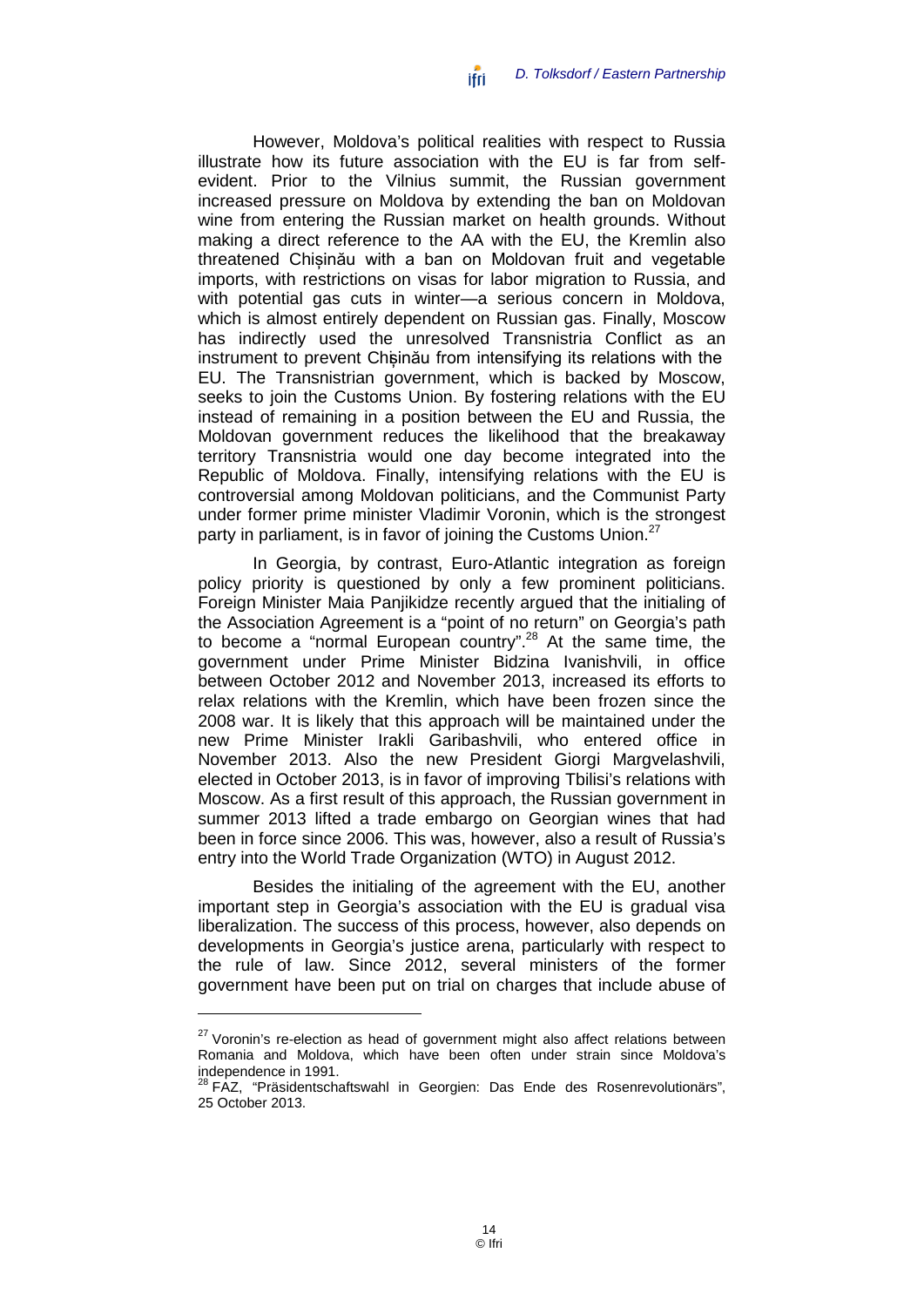power and embezzlement. In October 2013, EU Commission President José Manuel Barroso warned the Georgian government about tolerating "selective justice" in the case of former President Mikheil Saakashvili and others.<sup>29</sup> As a result, the EU will closely follow how Georgia deals with the possible prosecution of former government officials.

ifri

<sup>&</sup>lt;sup>29</sup> European Commission, "Statement by President Barroso Following his Meeting with the President of Georgia, Mikheil Saakashvili", document SPEECH/13/870, 29 October 2013.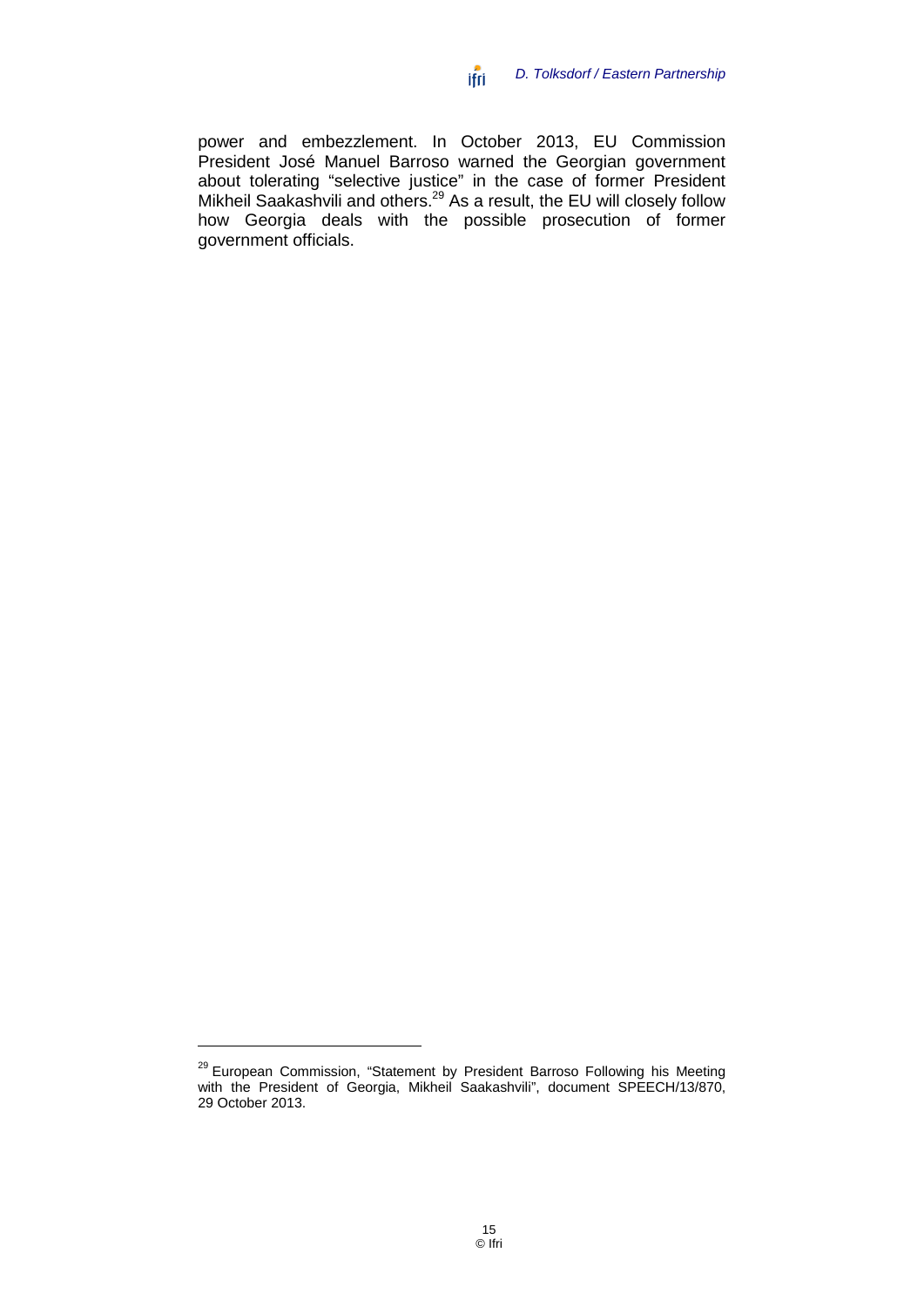# <span id="page-17-0"></span>**Limited Interest in the Eastern Partnership in Armenia, Azerbaijan and Belarus**

ifri

While there has been some tangible progress in the EU's relations with Moldova and Georgia, the EaP has not influenced politics in Belarus and Azerbaijan in any significant way. For different reasons both countries have only limited interest in strengthening relations with the EU.

Particularly disappointing for the EU was the decision of Armenia's President to reject the initialing of an Association Agreement with the EU. The Armenian government has for long been trying to find a way to maneuver between an economic partnership with the EU and a military alliance with Russia. Yerevan historically maintains close relations with Russia, which guarantees Armenia's security through supplying it with weaponry and stationing troops in the country.30 This military presence has prevented Azerbaijan from using force to regain the territories surrounding Nagorno-Karabakh. In addition, Russian companies are involved in and often control major economic areas in Armenia, including airlines, the railway system, and the telecommunications sector. Transfers from the Armenian diaspora in Russia account for one-third of Armenia's gross domestic product.31 To retain these strong economic and social relations, Moscow regularly uses a combination of pressure and incentives. For example, the Russian government was able to ensure that the Russian company Gazprom, which is controlled by the Kremlin, will be involved in the operation of a new pipeline that supplies natural gas from Iran to Armenia, which is intended to reduce Armenia's dependence on Russia for energy.<sup>32</sup>

Due to Russia's strong influence on Armenian politics, Yerevan's initial interest in the Eastern Partnership and its three-year negotiations on an Association Agreement was especially

 $30$  Both countries also extended the contract of the Russian troop stationing until the year 2044.

<sup>&</sup>lt;sup>31</sup> FAZ, "Ein hoher Preis: Weshalb Armenien Russland der EU vorzieht", 8 October 2013.

 $32$  "Russia Pressured Armenia over Iran Gas, Says Official", 21 May 2013, [<http://asbarez.com/110189/russia-pressured-armenia-over-iran-gas-says-official/>](http://asbarez.com/110189/russia-pressured-armenia-over-iran-gas-says-official/).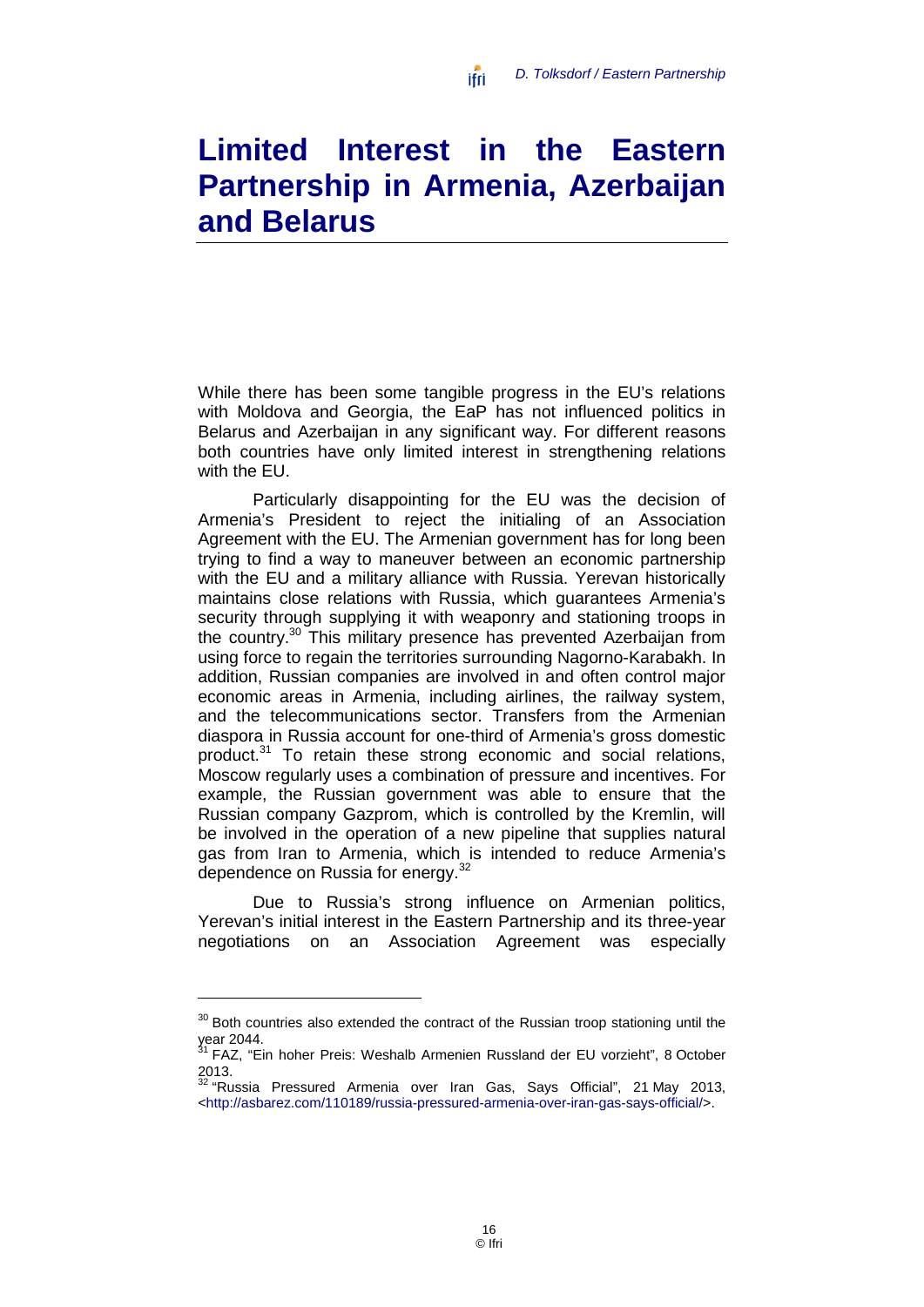surprising.<sup>33</sup> In July 2013, Foreign Minister Edward Nalbandian stressed the importance of cooperation with the EU in the framework of the EaP for triggering reforms in Armenia.<sup>34</sup> In September 2013, however, President Sersch Sarkisjan declared that Armenia would not initial the AA and would instead join the Customs Union, arguing that Armenia was already integrated into the Collective Security Treaty Organization (CSTO), a military alliance under Russia's lead, and also could not stand aside if its members also integrated in economic terms. For the EU, Armenia's decision not to initial an AA was a slap in the face, and illustrates the challenges faced by countries in the post-Soviet space to evade Russia's influence. Apart from economic relations, the EU has apparently little to offer Armenia so long as EU members continue to deny it a long-term membership perspective.

Azerbaijan is the only country in the EaP that does not have any intention of joining the EU, and is therefore not keen on complying with the rules and norms set by the EU through the EaP framework. The country is blessed with hydrocarbon resources, and the EU has identified Azerbaijan as a key player in its quest to reduce its dependency on Russian gas and oil imports. Many EU member states have economic interests in Azerbaijan, and are especially interested in promoting deeper energy cooperation. Governments of some EU member states therefore tend to ignore the system of patronage and corruption and the suppression of political opposition in the country.<sup>35</sup> President Ilham Alivey's regime can therefore ignore most of the EU's requests for more democratization.<sup>36</sup> At the same time, Baku is not particularly interested in joining the Customs Union.

Similar to Azerbaijan, the EU has limited influence on the government in Belarus. The EU imposed a visa ban on more than 200 Belarusian individuals and froze their assets within the EU after a violent crackdown on the political opposition following the presidential elections in December 2010 and the imprisonment of protesters and political opposition leaders. This policy of targeted restrictive measures against the regime of President Alexander Lukashenko has not yet led to results.<sup>37</sup> Belarus's economy is heavily dependent on

 $33$  Interview by author with EU officials, Brussels, November 2013.<br> $34$  Ministry of Foreign Affairs of the Republic of Armenia, "The Minister of Foreign Affairs of Armenia Participated in the EU and Eastern Partnership Foreign Ministerial

 $35$  J. Kobzova and L. Alieva, "The EU and Azerbaijan: Beyond Oil", European Council on Foreign Relations, 2012, p. 2-3. According to Transparency International, Azerbaijan is "plagued by endemic corruption that prevents ordinary Azerbaijanis from sharing in their country's natural wealth and is a significant barrier to Azerbaijan's development". See Transparency International, "Azerbaijan: out of Tune?", <www.transparency.org/news/feature/azerbaijan\_out\_of\_tune>. Tune?", [<www.transparency.org/news/feature/azerbaijan\\_out\\_of\\_tune>](http://www.transparency.org/news/feature/azerbaijan_out_of_tune).<br><sup>36</sup> J. Kobzova and L. Alieva, *op. cit.* [39], p. 5.<br><sup>37</sup> The policy is officially called by EU a "policy of critical engagement with Belarus".

Council of the EU, "EU Sanctions against Belarus Extended", document No. 15513/13, 29 October 2013.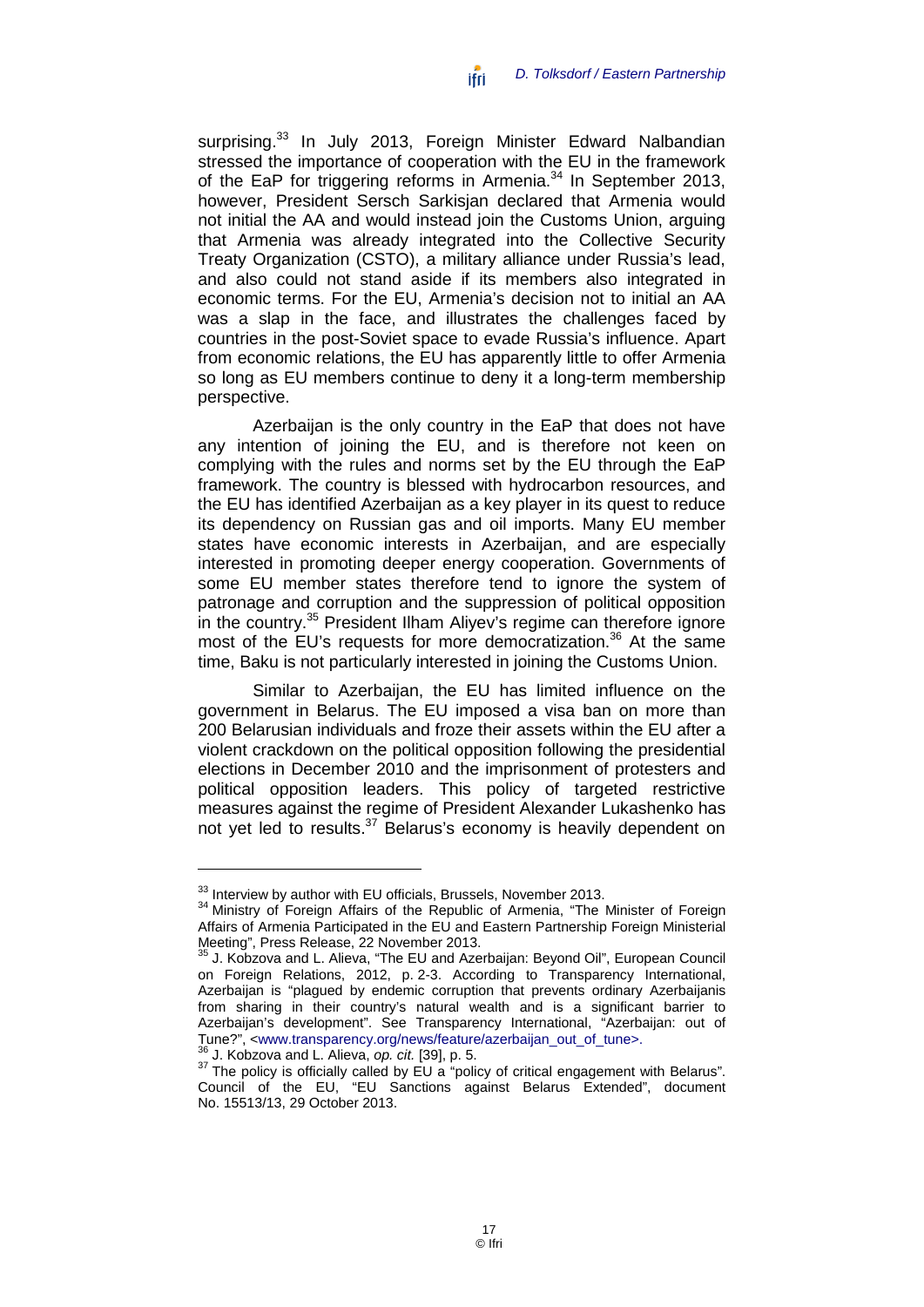Russia's subsidized energy imports, which limits Lukashenko's political options. Despite Belarus' dependence on Russia, Lukashenko has an ambiguous political relationship with the Kremlin. In September, Belarus was in a trade conflict with Russia over potash exports, in which Russia threatened sanctions on agricultural products from Belarus.<sup>38</sup> Nevertheless, since political relations with the EU are frozen, Minsk did not have many alternatives to the Customs Union. EU officials assume that the country will seek closer relations with the EU once Lukashenko, who is often referred to as "Europe's last dictator", has left office.<sup>39</sup> It is, however, unpredictable when this will happen.

<sup>&</sup>lt;sup>38</sup> EU Observer, "Doing Business in Belarus: Beware of Hostage-takers" (opinion by

J. Forbrig), 2 September 2013.<br><sup>39</sup> Interview by author with EU officials, Brussels, November 2013.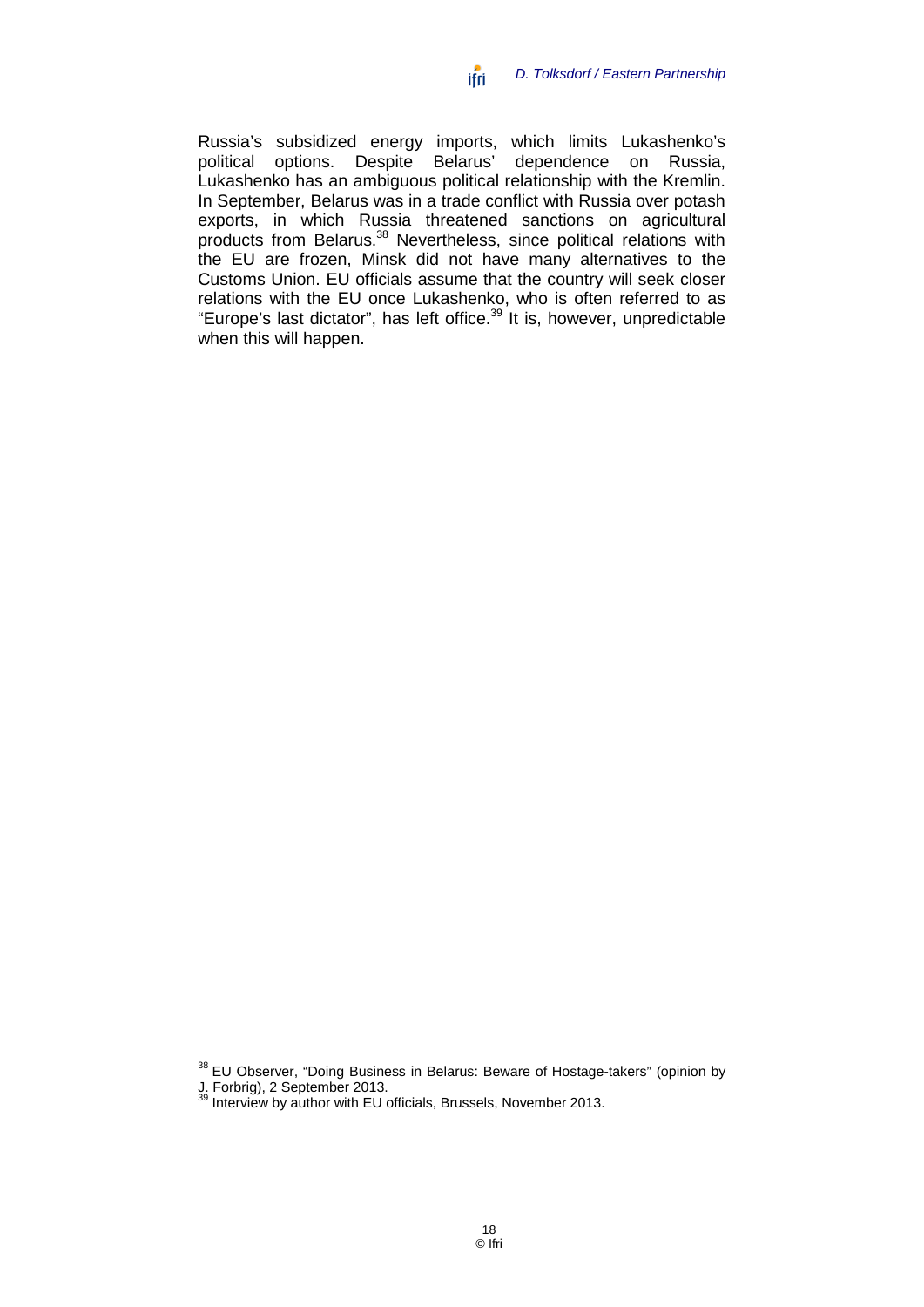# <span id="page-20-0"></span>**The Eastern Partnership's Impact on EU-Russia Relations**

ifri

Armenia and Ukraine's rejection of the Association Agreements with the EU can be considered as resulting from successful disruptive action by the Kremlin against the Eastern Partnership. As Moscow's suspicion of the policy has gradually increased, it is likely that it will remain the most contentious issue between Russia and the EU in the coming years. A further commitment to the EaP by the EU and its member states could contribute to more confrontation with the Kremlin in 2014 and beyond. This is all the more likely since the member states will probably align their positions on Russia more closely than in previous years.

In the past, positions on Russia among the member states have often been diverse. In particular, Germany, Italy and, to a lesser but growing extent France, retain strong economic interests in Russia. In contrast, the UK has traditionally pursued a relatively tough policy on Russia. Most skeptical on developments in Russia are Poland and the Baltic states, whose officials frequently refer to a geopolitical struggle with Russia over the "shared neighborhood".<sup>40</sup> Among their key foreign policy objectives there is bringing Ukraine closer to the EU. The recent decision in Ukraine not to sign the AA is therefore a harsh setback for those states.

However, one reason why the EU often could not agree on a common position on Russia was the stance of the German government, although this has changed significantly since 2012. Russia has traditionally been an important trade partner for Germany, which imports 36% of its gas from Russia. The government under chancellor Gerhard Schröder (1998 to 2005) pursued a policy that had a strong focus on cooperation with Russia. Based on the "partnership for modernization" concept, the German government assumed that political and social transformation in Russia toward democracy and the rule of law could be achieved through close economic cooperation. Many member states in Central and Eastern Europe have for long been skeptical about this approach. Berlin also pursued policies that were not aligned with its EU partners; for example, the much criticized agreement between Berlin and Gazprom

<sup>&</sup>lt;sup>40</sup> K. Raik, "Lithuania's Presidency Gamble: The Activeness of Vilnius is Pushing the EU's Eastern Partnership Forward", Finnish Institute of International Affairs, November 2013.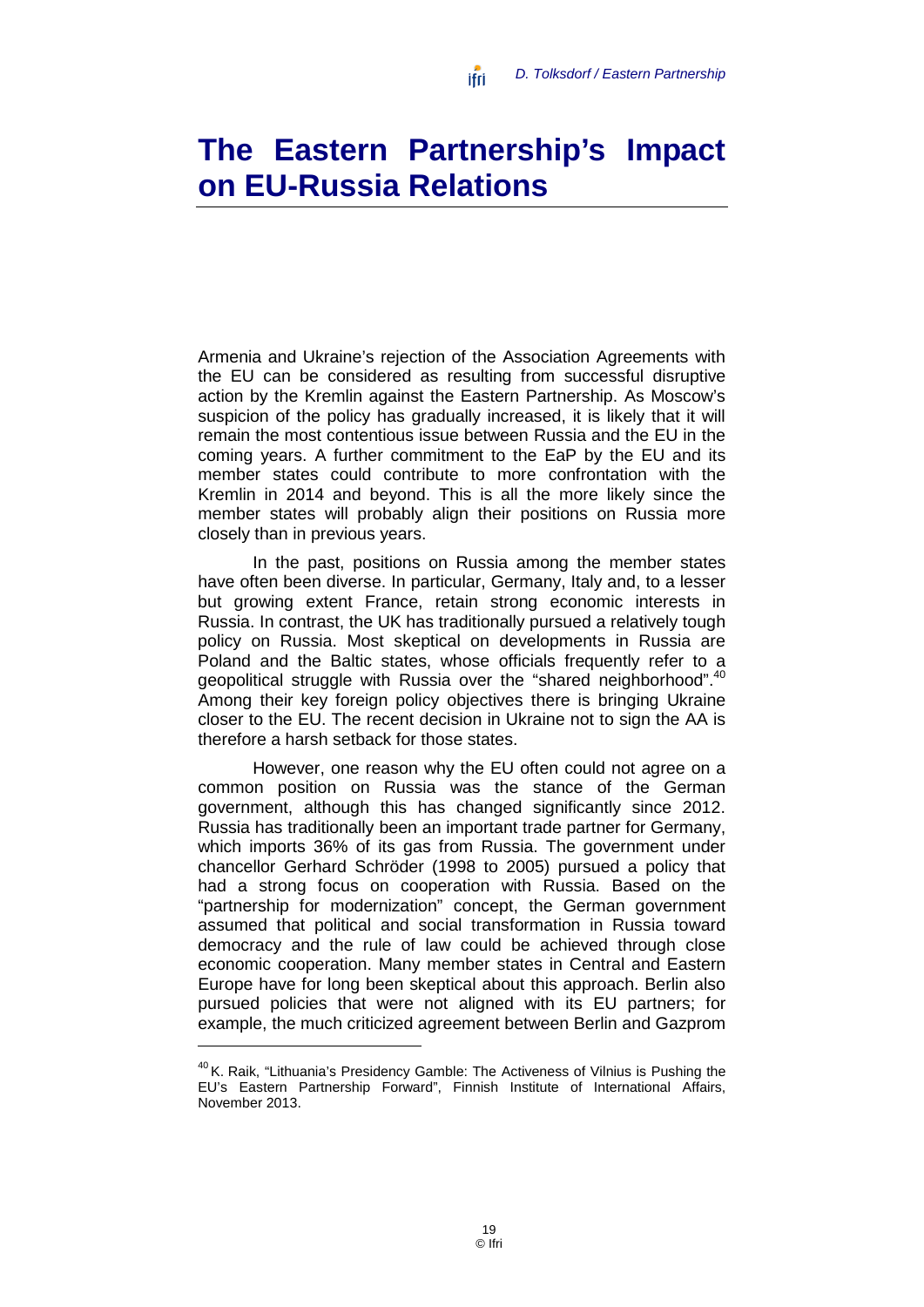on the construction of the Nord Stream pipeline. In 2007 and 2008, the German government, against the will of many EU and NATO allies, blocked Ukraine and Georgia's membership in NATO's Membership Action Plan due to Russian opposition on the issue.

Following Vladimir Putin's victory in the presidential elections in May 2012 and his increasingly authoritarian rule, the German government has become more critical about political developments in Russia, and many German politicians doubt that the "partnership for modernization" approach really contributes to changes toward more democratization and rule of law in Russia.. Berlin has since gradually stepped out of its role as "Russian ally" in Europe and has also opposed a quick visa liberalization process with Russia.<sup>41</sup> This policy change can only partly be explained by the reportedly bad relationship between Angela Merkel and Vladimir Putin.<sup>42</sup> Equally important is the role of the German Bundestag, which has often criticized the Kremlin's treatment of the political opposition and minority groups. In the coalition treaty of November 2013, the parties of the "grand coalition" agreed that the German government would openly discuss with the Russian government how to expand the "partnership for modernization", and intensify the bilateral contacts with representatives of civil society and the middle class in Russia. Russia would be requested to respect democratic and rule-of-law standards. The German government also wants to push for a more coherent EU position on Russia, for negotiations on an EU-Russia partnership agreement, and for a trilateral dialogue between Germany, Poland and Russia.<sup>43</sup> This indicates that the new government will closely follow political developments in Russia and although in a more conciliatory tone than in the past two years—refer to human rights violations if they occur.

It will be interesting to see if the German position on Russia will be shaped more by the Chancellery or the foreign office, which is regarded as traditionally less critical on Russia. In this respect, much depends on the new Foreign Minister Frank-Walter Steinmeier of the Social Democratic Party, who in his first term as foreign minister (between 2005 and 2009) often pursued a "Russia-friendly" stance.<sup>44</sup> In his first speech as Foreign Minister, Steinmeier criticized not only the Kremlin's but also the EU's approach on Ukraine. He said it was

<sup>41</sup> S. Meister, "Germany's Russia Policy: Bolder towards Moscow?", European Council on Foreign Relations, October 2013.

<sup>&</sup>lt;sup>42</sup> "Between Putin and Merkel, There's a Chill in the Air", *New York Times*, 16 November 2012.

In close cooperation with Russia, Germany plans to increase efforts in conflict resolution in the common neighborhood, and specifically hopes for progress with regard to the Transnistria conflict. See "Deutschlands Zukunft gestalten: Koalitionsvertrag zwischen CDU, CSU und SPD, 18. Legislaturperiode", p. 169-170.<br><sup>44</sup> J. Franzke, "Wertepolitik versus Realpolitik: Die Russlandpolitik der Regierung

Merkel/Steinmeier", *WeltTrends*, No. 67, 2009. However, as a member of the Bundestag has pointed out, Steinmeier will have to respect the coalition treaty. Interview by author with member of the German Parliament, November 2013.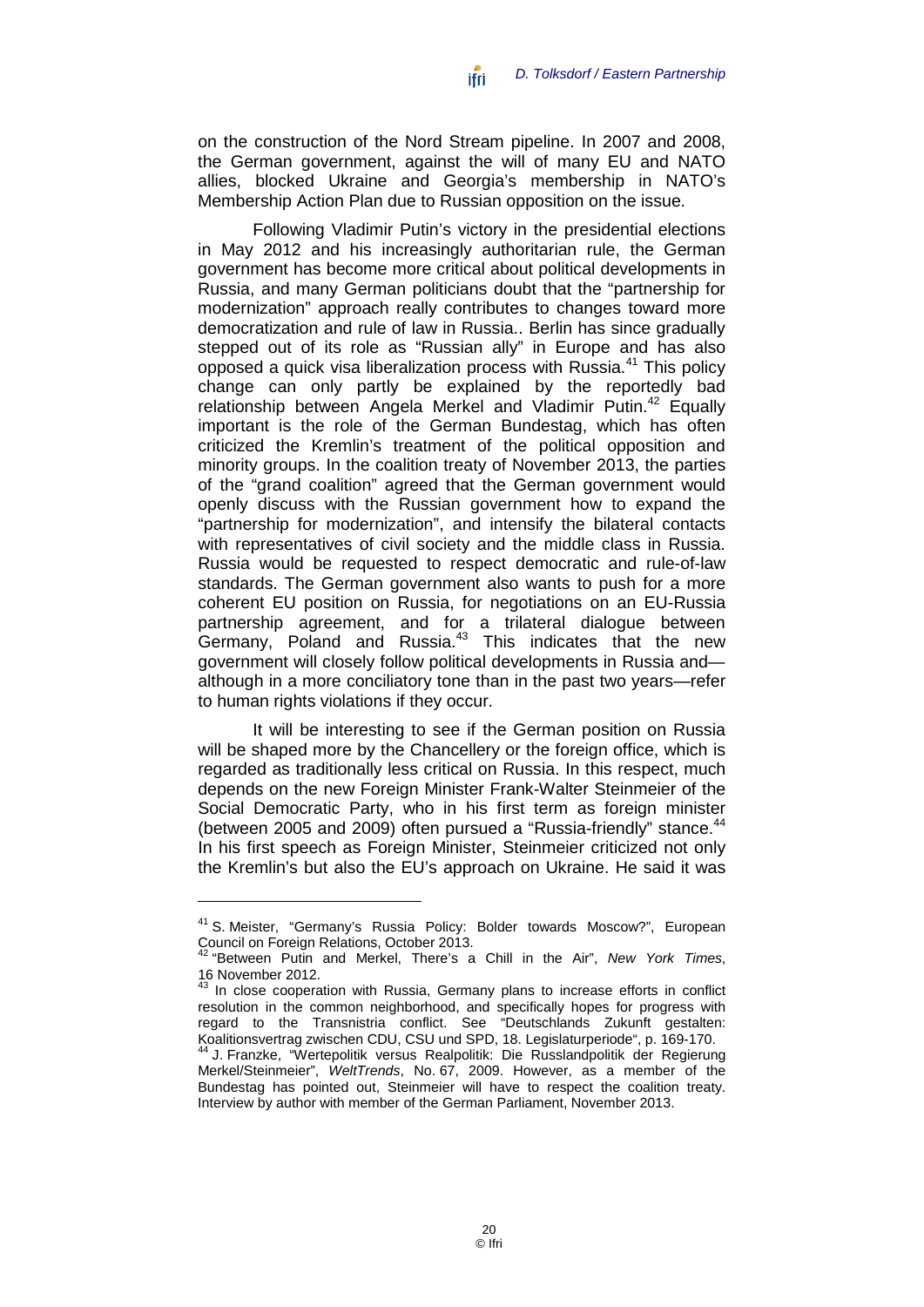"scandalous" how the Kremlin had used the dire economic situation in Ukraine in order to prevent its government from signing the Association Agreement with the EU. At the same time, Steinmeier said politicians in the EU would have to ask themselves if they had underestimated how divided Ukraine was and if it had been overburdened by being pressed to decide between Europe and Russia, and also whether they had underestimated Russia's determination with regard to Ukraine. <sup>45</sup> Another development that hints to a more conciliatory tone in Berlin toward the Kremlin is the decision of the new government to appoint Gernot Erler (Social Democrats) as the new Coordinator of German-Russian Intersocietal Cooperation. While his predecessor Andreas Schockenhoff (Christian Democratic Union) openly spoke out against human rights violations and a lack of rule of law in Russia, Erler has criticized this "Russia bashing" approach and will likely attempt to improve the atmosphere between German and Russian governments in the coming months.<sup>46</sup>

Despite its frequent critique of political developments in Russia since 2012, the German government has not been very proactive in fostering the EaP. There are, however, some indications that this could change in the future:<sup>47</sup> First, many German politicians, particularly of the Christian Democratic Union, openly support the opposition in Ukraine and hope that it will intensify relations with the EU. These politicians have high expectations of Vitali Klitschko, one of the opposition leaders in Ukraine, particularly popular in Germany for his career as a heavyweight boxing champion. Secondly, prior to the Vilnius summit, Merkel called upon Russia not to interfere in countries that want to enter into a closer association with the EU. At the same time, she made clear that Germany regards Russia a strategic partner with which the EU wants to cooperate, and that the EaP would not be "directed against Russia". However, if the Kremlin continues to put pressure on its Western neighbors when they intensify their relations with the EU, this could lead to a more critical position of the German government, which would be likely to affect the EU's position on Russia.

Besides the disputes on the Eastern Partnership, other issues are likely to become contentious in EU-Russia relations in the coming months, including energy policies. Russia is the largest exporter of oil and natural gas to the EU, and most eastern European countries are highly dependent on Russian gas. In addition, Russian companies play a significant role in the European energy sector, with Gazprom

<sup>&</sup>lt;sup>45</sup> Auswärtiges Amt, 2013.<br><sup>46</sup> G. Erler,"Schluss mit dem Russland-Bashing!", *Die Zeit*, 9 June 2013.<br><sup>47</sup> In a joint paper, some German foreign policy experts argued that it is legitimate for the German government to regard the EaP through geostrategic lenses, and therefore called upon it to focus more strongly on close coordination with Poland in the EaP. See "Deutsche Außenpolitik und Östliche Partnerschaft: Positionspapier der Expertengruppe Östliche Partnerschaft", 6 February 2012, [<https://dgap.org/de/think](https://dgap.org/de/think-tank/publikationen/dgapstandpunkt/deutsche-au%C3%9Fenpolitikaußenpolitik-und-%C3%B6stliche-östliche-partnerschaft)[tank/publikationen/dgapstandpunkt/deutsche-au%C3%9Fenpolitikaußenpolitik-und-](https://dgap.org/de/think-tank/publikationen/dgapstandpunkt/deutsche-au%C3%9Fenpolitikaußenpolitik-und-%C3%B6stliche-östliche-partnerschaft) [%C3%B6stliche-östliche-partnerschaft>](https://dgap.org/de/think-tank/publikationen/dgapstandpunkt/deutsche-au%C3%9Fenpolitikaußenpolitik-und-%C3%B6stliche-östliche-partnerschaft).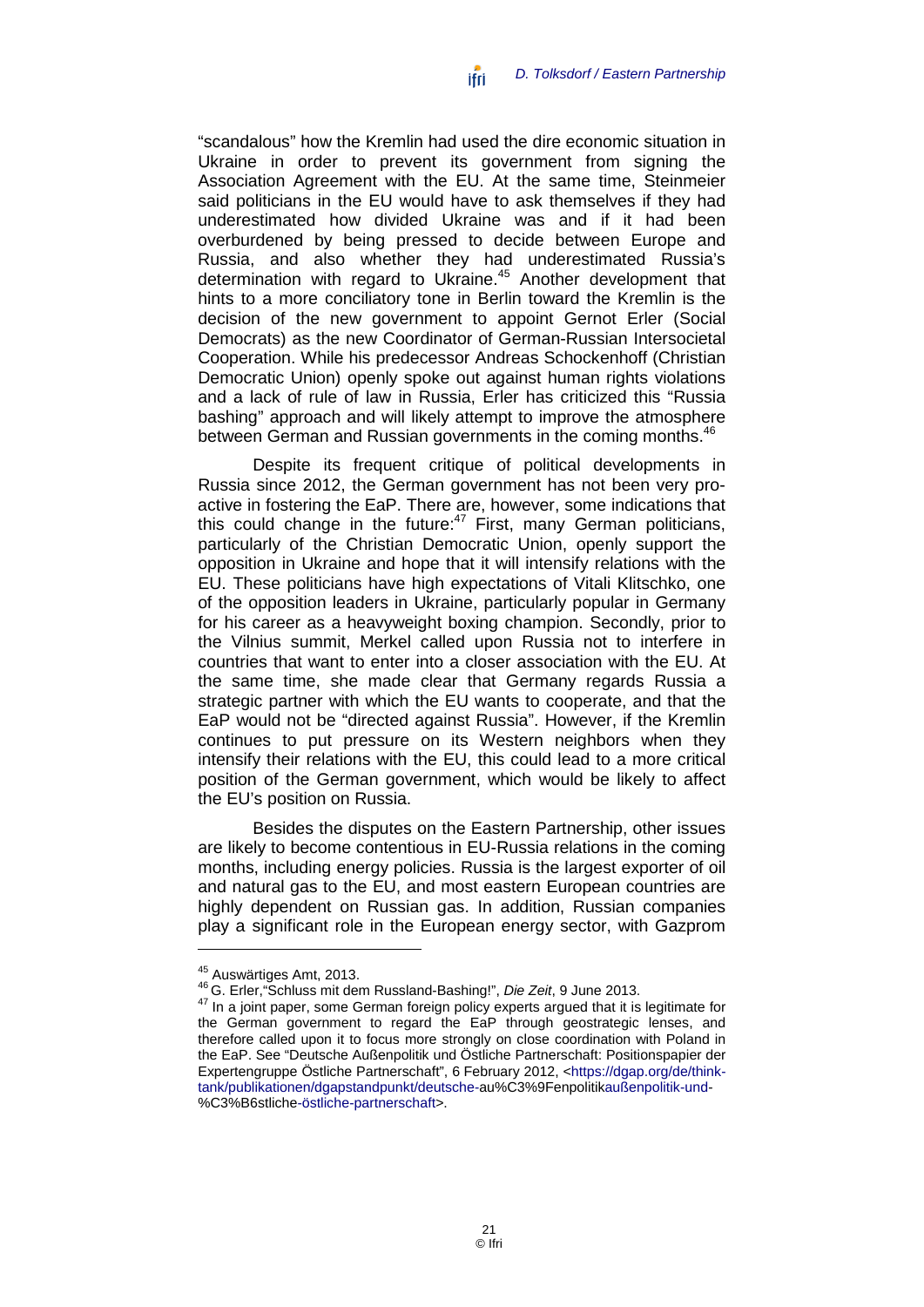controlling various subsidiaries and energy infrastructure assets in member states. Being criticized for lack of transparency in its structure and business practices, Gazprom has frequently been accused of consolidating control of energy infrastructure throughout Europe. For years, the European Commission was asked to take legal action against Gazprom due to its monopolistic and anticompetition practices. In October 2012, the Commission opened formal proceedings to investigate whether or not Gazprom is abusing its dominant market position by hindering competition in the gas markets of Bulgaria, the Baltic states, the Czech Republic, Hungary and Poland.<sup>48</sup> If the Commission finds in its investigations—which are not expected to be completed before spring 2014—that Gazprom has breached EU competition rules, it can fine the company up to 10% of its annual turnover. Gazprom is therefore currently trying to find a "mutually acceptable solution" to change its operating practices before the Commission issues formal anti-trust charges against it.<sup>49</sup>

<span id="page-23-0"></span>Another contentious issue in EU-Russia relations concerns the Kremlin's trade practices with its neighbors. Despite its WTO membership, Russia seeks to protect its vulnerable agricultural sector; for example, by prohibiting the import of potatoes from the EU. In addition, Russia has in the past banned various products from the EU, including frozen meat from Germany and the Netherlands, meat and dairy products from some German regions, and recently dairy products from Lithuania. The latter might provoke the EU to launch proceedings against Russia on the WTO level in 2014.<sup>50</sup>

<sup>&</sup>lt;sup>48</sup> European Commission, "Antitrust: Commission Opens Proceedings against<br>Gazprom", Press Release, 4 September 2012.

<sup>&</sup>lt;sup>49 "</sup>Gazprom Pushes for Peace with Europe", *Financial Times*, 4 December 2013.<br><sup>50</sup> V. Socor, "Russia Conducts Trade Warfare on Multiple Fronts", Eurasia Daily Monitor, 16 October 2013.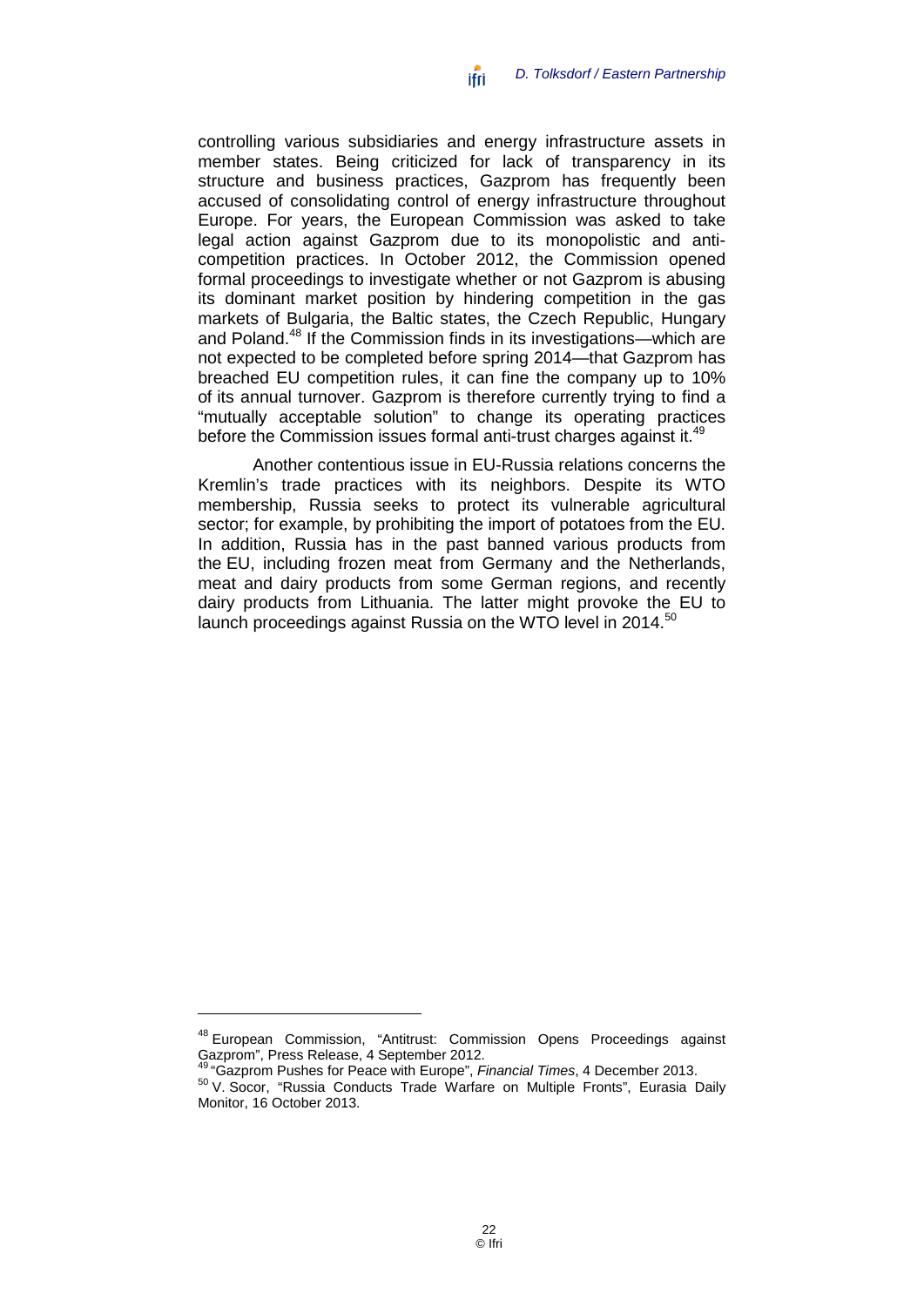### <span id="page-24-0"></span>**Outlook**

Prior to the Vilnius summit, the EaP had developed into a highly contentious issue likely to affect EU-Russia relations. Russian diplomacy achieved success when it prevented Ukraine and Armenia from signing and initialing Association Agreements with the EU. The past weeks have illustrated that most countries in the EU's eastern neighborhood are still undecided on which direction they want to take—whether to intensify their relations with the EU, join Russia's Customs Union, or remain indecisive on the issue. At the same time, the EU member states disagree on the final objectives of the EaP; that is, whether the policy should lead merely to deeper association of the partner countries with the EU, or if at some point an EU membership perspective should be offered.

ifri

The EU is reluctant to start a power game with Russia in the "shared neighborhood". However, it has become apparent that its EaP contributes to strained relations with Russia. This tendency is likely to increase if the European Commission takes legal action against Gazprom and launches proceedings against Russia at the WTO.

The EU is, however, aware that it is not well-equipped for a power struggle with Russia, nor does it want to engage in it. It should therefore remain committed to the EaP and continue to strengthen it without politicizing it unnecessarily. EU officials should make clear that the EaP is not directed against Russia, and by no means aims to push back Russian interests in the shared neighborhood, but that it is legitimate for the EU to strengthen its relations with states in the post-Soviet space.

Ukraine's recent rejection of the AA does not mean that it cannot be signed at a later stage. If the Ukrainian government, with or without Yanukovich as president, sees that Georgia and Moldova benefit from the DCFTA, it might revise its current position. The EU and its member states should therefore ensure that the AA with Georgia and Moldova are signed and ratified as soon as possible. The ratification process can be delayed by any EU member state if it has reservations about political developments in the partner country. In addition, Russia is likely to continue to put pressure on Tbilisi and Chişinău not to sign the agreements, by applying trade and energyrelated instruments. The EU should be prepared to support Georgia and Moldova in this difficult period; for example, by stepping up with financial support through the European Neighbourhood and Partnership Instrument, and by helping both countries to invoke the